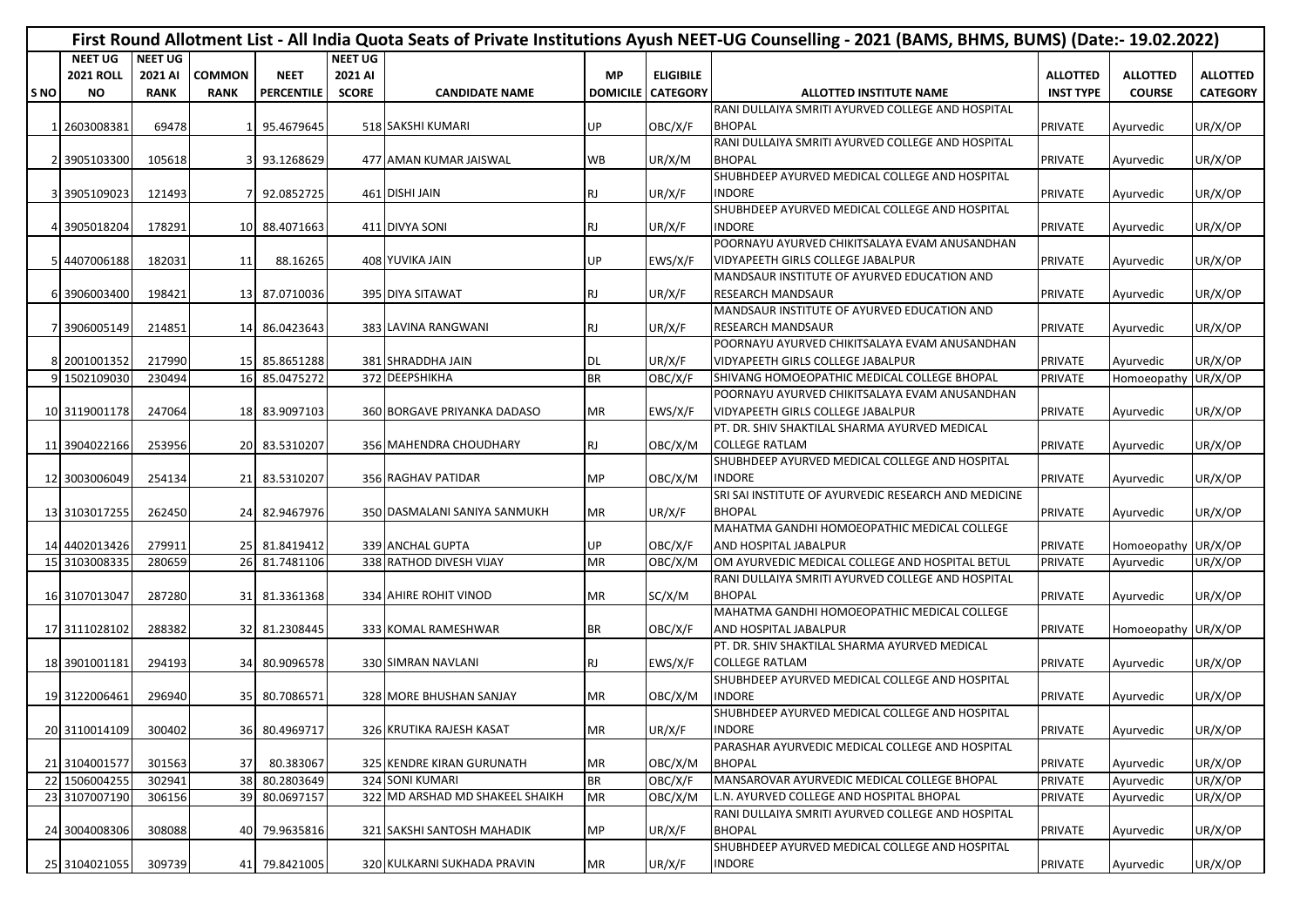|      | <b>NEET UG</b>   | <b>NEET UG</b> |               |               | <b>NEET UG</b> |                                     |           |                            |                                                      |                  |                 |                 |
|------|------------------|----------------|---------------|---------------|----------------|-------------------------------------|-----------|----------------------------|------------------------------------------------------|------------------|-----------------|-----------------|
|      | <b>2021 ROLL</b> | 2021 AI        | <b>COMMON</b> | <b>NEET</b>   | 2021 AI        |                                     | <b>MP</b> | <b>ELIGIBILE</b>           |                                                      | <b>ALLOTTED</b>  | <b>ALLOTTED</b> | <b>ALLOTTED</b> |
| S NO | <b>NO</b>        | <b>RANK</b>    | <b>RANK</b>   | PERCENTILE    | <b>SCORE</b>   | <b>CANDIDATE NAME</b>               |           | <b>DOMICILE   CATEGORY</b> | <b>ALLOTTED INSTITUTE NAME</b>                       | <b>INST TYPE</b> | <b>COURSE</b>   | <b>CATEGORY</b> |
|      |                  |                |               |               |                |                                     |           |                            | PARASHAR AYURVEDIC MEDICAL COLLEGE AND HOSPITAL      |                  |                 |                 |
|      | 26 3104001263    | 311324         |               | 42 79.7278072 |                | 319 SEJAL                           | ΜR        | UR/X/F                     | <b>BHOPAL</b>                                        | PRIVATE          | Ayurvedic       | UR/X/OP         |
|      | 27 4408125194    | 316960         | 44            | 79.4085631    |                | 316 ISRAR AHMAD                     | UP        | OBC/X/M                    | SAIFIA HAMIDIA UNANI TIBBIYA COLLEGE BURHANPUR       | <b>PRIVATE</b>   | Unani           | UR/X/OP         |
|      |                  |                |               |               |                |                                     |           |                            | SHUBHDEEP AYURVED MEDICAL COLLEGE AND HOSPITAL       |                  |                 |                 |
|      | 28 3106015201    | 317264         |               | 45 79.4085631 |                | 316 GADE VAISHNAVI VITTHAL          | ΜR        | OBC/X/F                    | <b>INDORE</b>                                        | <b>PRIVATE</b>   | Ayurvedic       | UR/X/OP         |
|      | 29 4407001534    | 318517         |               | 46 79.2892837 |                | 315 SARISHKA PANDEY                 | UP        | UR/X/F                     | L.N. AYURVED COLLEGE AND HOSPITAL BHOPAL             | PRIVATE          | Ayurvedic       | UR/X/OP         |
|      | 30 4502002041    | 320601         |               | 48 79.1831496 |                | 314 HARSHIT JOSHI                   | UК        | UR/X/M                     | L.N. AYURVED COLLEGE AND HOSPITAL BHOPAL             | <b>PRIVATE</b>   | Ayurvedic       | UR/X/OP         |
|      |                  |                |               |               |                |                                     |           |                            | SAM COLLEGE OF AYURVEDIC SCIENCES AND HOSPITAL       |                  |                 |                 |
|      | 31 3111001358    | 323284         |               | 49 78.9648592 |                | 312 TASMIYA SADAF MAQSOOD AHEMAD MR |           | EWS/X/F                    | <b>BHOPAL</b>                                        | <b>PRIVATE</b>   | Ayurvedic       | UR/X/OP         |
|      |                  |                |               |               |                |                                     |           |                            | SRI SAI INSTITUTE OF AYURVEDIC RESEARCH AND MEDICINE |                  |                 |                 |
|      | 32 3102016117    | 323296         |               | 50 78.9648592 |                | 312 ABDUL SUFIYAN                   | ΜR        | EWS/X/M                    | <b>BHOPAL</b>                                        | <b>PRIVATE</b>   | Ayurvedic       | UR/X/OP         |
|      | 33 4201115305    | 324474         |               | 51 78.9648592 |                | 312 JYOTISHRI AMBIKA BISWAL         | OR        | OBC/X/F                    | MANSAROVAR AYURVEDIC MEDICAL COLLEGE BHOPAL          | <b>PRIVATE</b>   | Ayurvedic       | UR/X/OP         |
|      | 34 3107010249    | 327490         |               | 52 78.7354956 |                | 310 ALONE YASHASHRI MAHADEO         | ΜR        | OBC/X/F                    | L.N. AYURVED COLLEGE AND HOSPITAL BHOPAL             | <b>PRIVATE</b>   | Ayurvedic       | UR/X/OP         |
|      |                  |                |               |               |                |                                     |           |                            | PARASHAR AYURVEDIC MEDICAL COLLEGE AND HOSPITAL      |                  |                 |                 |
|      | 35 3104004445    | 328411         | 53            | 78.626318     |                | 309 MAHAJAN VARAD VISHWAS           | ΜR        | OBC/X/M                    | <b>BHOPAL</b>                                        | <b>PRIVATE</b>   | Ayurvedic       | UR/X/OP         |
|      |                  |                |               |               |                |                                     |           |                            | SHUBHDEEP AYURVED MEDICAL COLLEGE AND HOSPITAL       |                  |                 |                 |
|      | 36 3106003245    | 328906         | 54            | 78.626318     |                | 309 BANSODE SHUBHANGI TULSHIDAS     | ΜR        | OBC/X/F                    | <b>INDORE</b>                                        | <b>PRIVATE</b>   | Ayurvedic       | UR/X/OP         |
|      |                  |                |               |               |                |                                     |           |                            | SRI SAI INSTITUTE OF AYURVEDIC RESEARCH AND MEDICINE |                  |                 |                 |
|      | 37 3103017091    | 329214         | 55            | 78.626318     |                | 309 CHAVHAN SAMIKSHA BALDEV         | ΜR        | OBC/X/F                    | <b>BHOPAL</b>                                        | <b>PRIVATE</b>   | Ayurvedic       | UR/X/OP         |
|      | 38 3106002293    | 330472         |               | 56 78.5144207 |                | 308 AMBHORE MANASI SAMADHAN         | MR        | OBC/X/F                    | MANSAROVAR AYURVEDIC MEDICAL COLLEGE BHOPAL          | <b>PRIVATE</b>   | Ayurvedic       | UR/X/OP         |
|      |                  |                |               |               |                |                                     |           |                            | SHUBHDEEP AYURVED MEDICAL COLLEGE AND HOSPITAL       |                  |                 |                 |
|      | 39 3104120022    | 332300         |               | 57 78.4029119 |                | 307 PATIL BHAVIKA YOGESH            | ΜR        | OBC/X/F                    | <b>INDORE</b>                                        | <b>PRIVATE</b>   | Ayurvedic       | UR/X/OP         |
|      |                  |                |               |               |                |                                     |           |                            | R. N. KAPOOR MEMORIAL AYURVEDIC MEDICAL COLLEGE      |                  |                 |                 |
|      | 40 3104012162    | 336459         |               | 58 78.1654539 |                | 305 JADHAV OMKAR SHANKAR            | ΜR        | EWS/X/M                    | AND HOSPITAL INDORE                                  | <b>PRIVATE</b>   | Ayurvedic       | UR/X/OP         |
|      | 41 4406006353    | 342251         |               | 59 77.8335178 |                | 302 AKSHAT JAIN                     | UP        | UR/X/M                     | MANSAROVAR AYURVEDIC MEDICAL COLLEGE BHOPAL          | <b>PRIVATE</b>   | Ayurvedic       | UR/X/OP         |
|      |                  |                |               |               |                |                                     |           |                            | PT. DR. SHIV SHAKTILAL SHARMA AYURVED MEDICAL        |                  |                 |                 |
|      | 42 3003111056    | 342756         |               | 60 77.7176056 |                | 301 RAMANI PANCHAL                  | ΜP        | OBC/X/F                    | <b>COLLEGE RATLAM</b>                                | <b>PRIVATE</b>   | Ayurvedic       | UR/X/OP         |
|      |                  |                |               |               |                |                                     |           |                            | PARASHAR AYURVEDIC MEDICAL COLLEGE AND HOSPITAL      |                  |                 |                 |
|      | 43 3101020143    | 346487         |               | 61 77.4870764 |                | 299 PARDESHI ABHIJEET SHAMKUMAR     | ΜR        | OBC/X/M                    | <b>BHOPAL</b>                                        | <b>PRIVATE</b>   | Ayurvedic       | UR/X/OP         |
|      |                  |                |               |               |                |                                     |           |                            | RANI DULLAIYA SMRITI AYURVED COLLEGE AND HOSPITAL    |                  |                 |                 |
|      | 44 3102001260    | 346513         |               | 62 77.4870764 |                | 299 BHIWATE GAURI RAJESH            | ΜR        | UR/X/F                     | <b>BHOPAL</b>                                        | <b>PRIVATE</b>   | Ayurvedic       | UR/X/OP         |
|      | 45 3001004467    | 347676         |               | 64 77.3795177 |                | <b>298 UTKARSH RATHORE</b>          | MP        | OBC/X/M                    | L.N. AYURVED COLLEGE AND HOSPITAL BHOPAL             | <b>PRIVATE</b>   | Ayurvedic       | UR/X/OP         |
|      |                  |                |               |               |                |                                     |           |                            | R. N. KAPOOR MEMORIAL AYURVEDIC MEDICAL COLLEGE      |                  |                 |                 |
|      | 46 3109103150    | 347900         |               | 65 77.3795177 |                | 298 BANJARA JAYESH SUNIL            | ΜR        | OBC/X/M                    | AND HOSPITAL INDORE                                  | <b>PRIVATE</b>   | Ayurvedic       | UR/X/OP         |
|      |                  |                |               |               |                |                                     |           |                            | SRI SAI INSTITUTE OF AYURVEDIC RESEARCH AND MEDICINE |                  |                 |                 |
|      | 47 3113012097    | 347972         |               | 66 77.3795177 |                | 298 GAIKWAD VIDYA VIJAY             | ΜR        | OBC/X/F                    | <b>BHOPAL</b>                                        | <b>PRIVATE</b>   | Ayurvedic       | UR/X/OP         |
|      |                  |                |               |               |                |                                     |           |                            | R. N. KAPOOR MEMORIAL AYURVEDIC MEDICAL COLLEGE      |                  |                 |                 |
|      | 48 3104113048    | 348545         |               | 67 77.3795177 |                | 298 TAMBEKAR YASHWANT VIJAY         | ΜR        | OBC/X/M                    | AND HOSPITAL INDORE                                  | <b>PRIVATE</b>   | Ayurvedic       | UR/X/OP         |
|      |                  |                |               |               |                |                                     |           |                            | R. N. KAPOOR MEMORIAL AYURVEDIC MEDICAL COLLEGE      |                  |                 |                 |
|      | 49 3906005221    | 348745         |               | 68 77.3795177 |                | 298 RASHI BHATT                     | RJ.       | UR/X/F                     | AND HOSPITAL INDORE                                  | <b>PRIVATE</b>   | Ayurvedic       | UR/X/OP         |
|      | 50 3110008003    | 351073         |               | 69 77.1519025 |                | 296 KHAN MAHZABEEN ALIAHMED         | MR        | UR/X/F                     | L.N. AYURVED COLLEGE AND HOSPITAL BHOPAL             | <b>PRIVATE</b>   | Ayurvedic       | UR/X/OP         |
|      |                  |                |               |               |                |                                     |           |                            | DR. SHANKAR DAYAL SHARMA AYURVEDIC COLLEGE AND       |                  |                 |                 |
|      | 51 3109010245    | 351191         |               | 70 77.1519025 |                | 296 SHINDE SUMIT SANDIPANRAO        | MR        | UR/X/M                     | <b>HOSPITAL BHOPAL</b>                               | PRIVATE          | Ayurvedic       | UR/X/OP         |
|      | 52 3122001497    | 351369         |               | 71 77.1519025 |                | 296 BRAMHANE ROHIT RAJENDRA         | MR        | SC/X/M                     | MANSAROVAR AYURVEDIC MEDICAL COLLEGE BHOPAL          | <b>PRIVATE</b>   | Ayurvedic       | UR/X/OP         |
|      | 53 3111026279    | 352618         |               | 72 77.1519025 |                | 296 ALISHA ANIL MESHRAM             | MR        | SC/X/F                     | L.N. AYURVED COLLEGE AND HOSPITAL BHOPAL             | <b>PRIVATE</b>   | Ayurvedic       | UR/X/OP         |
|      | 54 3102001264    | 352937         |               | 73 77.0266656 |                | 295 KHANDERAI RUTUJA SHIVSHANKAR    | MR        | OBC/X/F                    | MANSAROVAR AYURVEDIC MEDICAL COLLEGE BHOPAL          | <b>PRIVATE</b>   | Ayurvedic       | UR/X/OP         |
|      | 55 3118015087    | 353306         |               | 74 77.0266656 |                | 295 GUPTA PRANJAL RAVINDRA KUMAR    | <b>MR</b> | UR/X/F                     | L.N. AYURVED COLLEGE AND HOSPITAL BHOPAL             | <b>PRIVATE</b>   | Ayurvedic       | UR/X/OP         |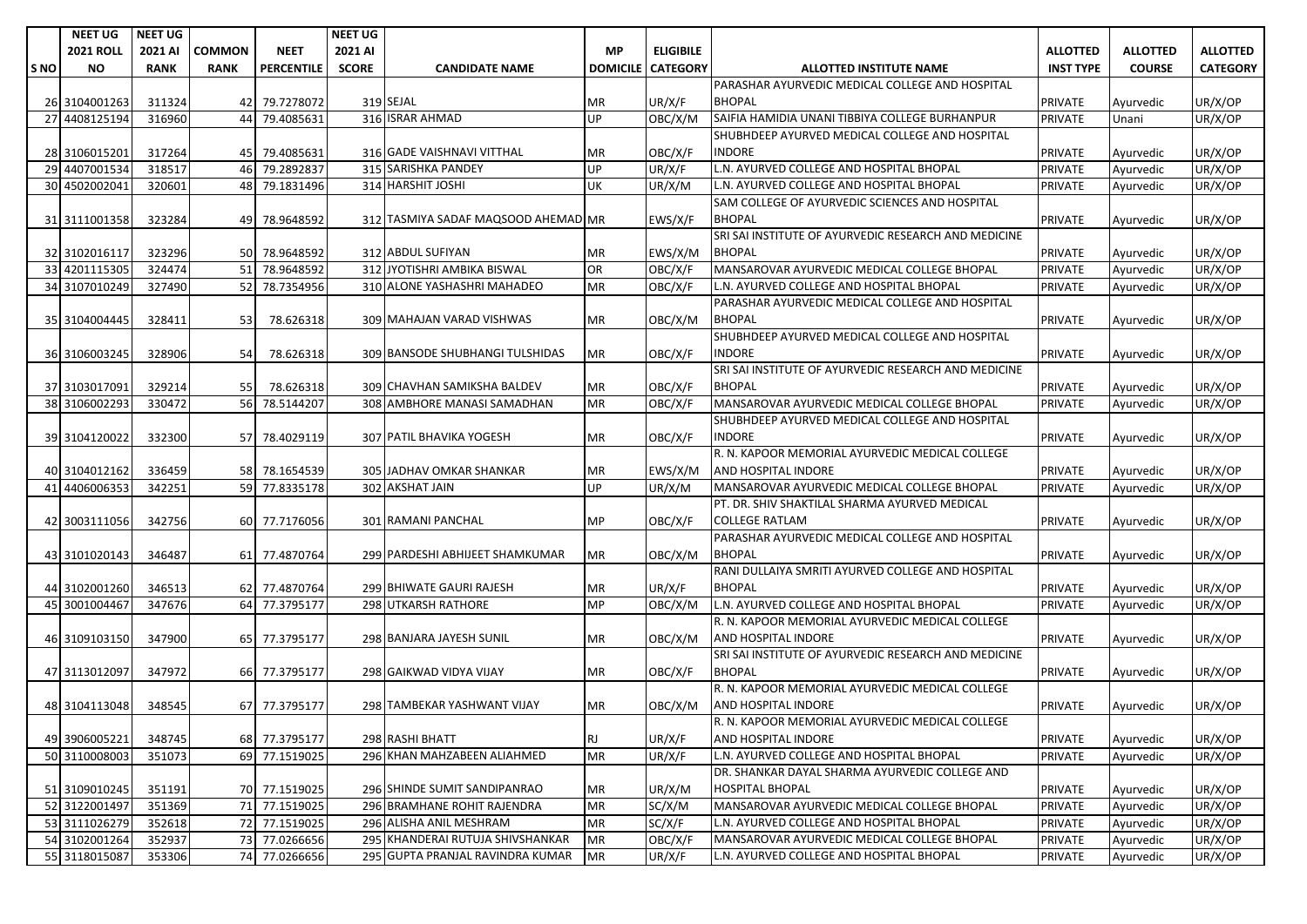|     | <b>NEET UG</b>   | <b>NEET UG</b> |               |                   | <b>NEET UG</b> |                                 |                 |                  |                                                      |                  |                     |                      |
|-----|------------------|----------------|---------------|-------------------|----------------|---------------------------------|-----------------|------------------|------------------------------------------------------|------------------|---------------------|----------------------|
|     | <b>2021 ROLL</b> | 2021 AI        | <b>COMMON</b> | <b>NEET</b>       | 2021 AI        |                                 | <b>MP</b>       | <b>ELIGIBILE</b> |                                                      | <b>ALLOTTED</b>  | <b>ALLOTTED</b>     | <b>ALLOTTED</b>      |
| SNO | <b>NO</b>        | <b>RANK</b>    | <b>RANK</b>   | <b>PERCENTILE</b> | <b>SCORE</b>   | <b>CANDIDATE NAME</b>           | <b>DOMICILE</b> | <b>CATEGORY</b>  | <b>ALLOTTED INSTITUTE NAME</b>                       | <b>INST TYPE</b> | <b>COURSE</b>       | <b>CATEGORY</b>      |
|     |                  |                |               |                   |                |                                 |                 |                  | RANI DULLAIYA SMRITI AYURVED COLLEGE AND HOSPITAL    |                  |                     |                      |
|     | 56 3102021064    | 353310         |               | 75 77.0266656     |                | 295 UGALE NIVEDITA RAMDAS       | МR              | OBC/X/F          | <b>BHOPAL</b>                                        | <b>PRIVATE</b>   | Ayurvedic           | UR/X/OP              |
|     |                  |                |               |                   |                |                                 |                 |                  | RANI DULLAIYA SMRITI AYURVED COLLEGE AND HOSPITAL    |                  |                     |                      |
|     | 57 3111116216    | 354249         |               | 76 77.0266656     |                | 295 GUPTA SHRUTI BANSILAL       | ΜR              | UR/X/F           | <b>BHOPAL</b>                                        | <b>PRIVATE</b>   | Ayurvedic           | UR/X/OP              |
|     |                  |                |               |                   |                | <b>WANKHADE SHASHANK</b>        |                 |                  |                                                      |                  |                     |                      |
|     | 58 3112115144    | 354980         |               | 77 76.9129552     |                | 294 PARMANAND                   | MR              | OBC/X/M          | L.N. AYURVED COLLEGE AND HOSPITAL BHOPAL             | <b>PRIVATE</b>   | Ayurvedic           | UR/X/OP              |
|     |                  |                |               |                   |                |                                 |                 |                  | RANI DULLAIYA SMRITI AYURVED COLLEGE AND HOSPITAL    |                  |                     |                      |
|     | 59 3110002609    | 356252         |               | 78 76.9129552     |                | 294 SHARMA ANJALI SATENDRA      | ΜR              | UR/X/F           | <b>BHOPAL</b>                                        | <b>PRIVATE</b>   | Ayurvedic           | UR/X/OP              |
|     | 60 3112003118    | 356852         |               | 79 76.7949061     |                | 293 BANSODE ABHISHEK JYOTIBA    | ΜR              | SC/X/M           | MANSAROVAR AYURVEDIC MEDICAL COLLEGE BHOPAL          | PRIVATE          | Ayurvedic           | UR/X/OP              |
|     |                  |                |               |                   |                |                                 |                 |                  | RANI DULLAIYA SMRITI AYURVED COLLEGE AND HOSPITAL    |                  |                     |                      |
|     | 61 3115032152    | 358599         |               | 80 76.6769218     |                | 292 JADHAV RAVI RAMESHWAR       | МR              | UR/X/M           | <b>BHOPAL</b>                                        | <b>PRIVATE</b>   | Ayurvedic           | UR/X/OP              |
|     | 62 3122013122    | 365230         | 81            | 76.3123489        |                | 289 CHAUDHARI YUGANDHARA SATISH | MR              | OBC/X/F          | MANSAROVAR AYURVEDIC MEDICAL COLLEGE BHOPAL          | PRIVATE          | Ayurvedic           | UR/X/OP              |
|     | 63 3122009288    | 367643         | 82            | 76.0763803        |                | 287 PAWAR RAJ RAKESH            | MR              | EWS/X/M          | MANSAROVAR AYURVEDIC MEDICAL COLLEGE BHOPAL          | PRIVATE          | Ayurvedic           | UR/X/OP              |
|     |                  |                |               |                   |                |                                 |                 |                  | POORNAYU AYURVED CHIKITSALAYA EVAM ANUSANDHAN        |                  |                     |                      |
|     | 64 3119003005    | 368756         |               | 83 76.0763803     |                | 287 BORGAVE PRITI SHANTINATH    | ΜR              | EWS/X/F          | VIDYAPEETH GIRLS COLLEGE JABALPUR                    | PRIVATE          | Ayurvedic           | UR/X/OP              |
|     | 65 3107005075    | 369944         | 84            | 75.9591083        |                | 286 MUNDE NAMRATA PANDURANG     | ΜR              | OBC/X/F          | MANSAROVAR AYURVEDIC MEDICAL COLLEGE BHOPAL          | <b>PRIVATE</b>   | Ayurvedic           | UR/X/OP              |
|     | 66 3107002073    | 370585         | 85            | 75.9591083        |                | 286 DHUNDALE KHUSHI BABURAO     | MR              | OBC/X/F          | MANSAROVAR AYURVEDIC MEDICAL COLLEGE BHOPAL          | PRIVATE          | Ayurvedic           | UR/X/OP              |
|     | 67 3105019097    | 370830         | 86            | 75.9591083        |                | 286 DEVADKAR ANKUSH BALASAHEB   | ΜR              | OBC/X/M          | L.N. AYURVED COLLEGE AND HOSPITAL BHOPAL             | PRIVATE          | Ayurvedic           | UR/X/OP              |
|     |                  |                |               |                   |                |                                 |                 |                  | RANI DULLAIYA SMRITI AYURVED COLLEGE AND HOSPITAL    |                  |                     |                      |
|     | 68 3113110268    | 371518         | 88            | 75.826554         |                | 285 CHAVAN MRUNMAYEE SACHIN     | MR              | UR/X/F           | <b>BHOPAL</b>                                        | <b>PRIVATE</b>   | Ayurvedic           | UR/X/OP              |
|     |                  |                |               |                   |                |                                 |                 |                  | R. N. KAPOOR MEMORIAL AYURVEDIC MEDICAL COLLEGE      |                  |                     |                      |
|     | 69 3107007186    | 373976         |               | 89 75.7072746     |                | 284 SAMIDHA PAWAR               | МR              | ST/X/F           | AND HOSPITAL INDORE                                  | <b>PRIVATE</b>   | Ayurvedic           | UR/X/OP              |
|     |                  |                |               |                   |                |                                 |                 |                  | PARASHAR AYURVEDIC MEDICAL COLLEGE AND HOSPITAL      |                  |                     |                      |
|     | 70 3104003659    | 377240         |               | 90 75.4707879     |                | 282 KATHOTE ANKITA HIRALAL      | ΜR              | SC/X/F           | <b>BHOPAL</b>                                        | PRIVATE          | Ayurvedic           | UR/X/OP              |
|     | 71 3104004477    | 378811         |               | 91 75.3522855     |                | 281 UBARHANDE VIVEK VILAS       | <b>MR</b>       | OBC/X/M          | MANSAROVAR AYURVEDIC MEDICAL COLLEGE BHOPAL          | <b>PRIVATE</b>   | Ayurvedic           | $\overline{UR}/X/OP$ |
|     |                  |                |               |                   |                |                                 |                 |                  | NARAYAN SHRI HOMOEOPATHIC MEDICAL COLLEGE AND        |                  |                     |                      |
|     | 72 4407002798    | 380652         |               | 92 75.2175943     |                | 280 RISHI MEHTA                 | UP              | UR/X/M           | HOSPITAL BHOPAL                                      | <b>PRIVATE</b>   | Homoeopathy         | UR/X/OP              |
|     | 73 1702020212    | 382807         |               | 93 75.0980558     |                | 279 NIKITA PATEL                | CG              | OBC/X/F          | L.N. AYURVED COLLEGE AND HOSPITAL BHOPAL             | PRIVATE          | Ayurvedic           | UR/X/OP              |
|     |                  |                |               |                   |                |                                 |                 |                  | DR. SHANKAR DAYAL SHARMA AYURVEDIC COLLEGE AND       |                  |                     |                      |
|     | 74 3122007067    | 387275         |               | 94 74.8552231     |                | 277 CHAVAN GAURAV SHRIRAM       | ΜR              | OBC/X/M          | <b>HOSPITAL BHOPAL</b>                               | <b>PRIVATE</b>   | Ayurvedic           | UR/X/OP              |
|     |                  |                |               |                   |                |                                 |                 |                  | RANI DULLAIYA SMRITI AYURVED COLLEGE AND HOSPITAL    |                  |                     |                      |
|     | 75 3102023012    | 387526         |               | 95 74.8552231     |                | 277 DNYANESHWARI ROTHE          | МR              | OBC/X/F          | <b>BHOPAL</b>                                        | <b>PRIVATE</b>   | Ayurvedic           | UR/X/OP              |
|     | 76 3111114089    | 389524         |               | 96 74.7262304     |                | 276 MANSI                       | ΜR              | UR/X/F           | MANSAROVAR AYURVEDIC MEDICAL COLLEGE BHOPAL          | <b>PRIVATE</b>   | Ayurvedic           | UR/X/OP              |
|     | 77 3111110428    | 390008         | 97            | 74.7262304        |                | 276 GAURAV BANDUJI SHENDE       | MR              | OBC/X/M          | L.N. AYURVED COLLEGE AND HOSPITAL BHOPAL             | <b>PRIVATE</b>   | Ayurvedic           | UR/X/OP              |
|     |                  |                |               |                   |                |                                 |                 |                  | RANI DULLAIYA SMRITI AYURVED COLLEGE AND HOSPITAL    |                  |                     |                      |
|     | 78 3107003193    | 391601         |               | 98 74.5840923     |                | 275 CHAUDHARI MANGESH VIVEK     | МR              | OBC/X/M          | <b>BHOPAL</b>                                        | PRIVATE          | Ayurvedic           | UR/X/OP              |
|     |                  |                |               |                   |                | SHADMAN FAISAL KHAN JAMEEL      |                 |                  | SRI SAI INSTITUTE OF AYURVEDIC RESEARCH AND MEDICINE |                  |                     |                      |
|     | 79 3102015204    | 392541         |               | 99 74.4631293     |                | 274 AHMED KHAN                  | ΜR              | EWS/X/M          | <b>BHOPAL</b>                                        | PRIVATE          | Ayurvedic           | UR/X/OP              |
|     |                  |                |               |                   |                |                                 |                 |                  | SENDHWA HOMEOPATHIC MEDICAL COLLEGE AND HOSPITAL     |                  |                     |                      |
|     | 80 2208025088    | 393955         |               | 100 74.4631293    |                | 274 PATIL JANVI PRABHAKAR       | GT              | UR/X/F           | BARWANI                                              | <b>PRIVATE</b>   | Homoeopathy UR/X/OP |                      |
|     |                  |                |               |                   |                |                                 |                 |                  | RANI DULLAIYA SMRITI AYURVED COLLEGE AND HOSPITAL    |                  |                     |                      |
|     | 81 3122003296    | 397273         |               | 101 74.2150514    |                | 272 JAISWAL NEERAJ SUNIL        | МR              | OBC/X/M          | <b>BHOPAL</b>                                        | <b>PRIVATE</b>   | Ayurvedic           | UR/X/OP              |
|     | 82 3107010139    | 398329         |               | 102 74.0930522    |                | 271 YASH DAGADU PATIL           | ΜR              | OBC/X/M          | MANSAROVAR AYURVEDIC MEDICAL COLLEGE BHOPAL          | PRIVATE          | Ayurvedic           | UR/X/OP              |
|     |                  |                |               |                   |                |                                 |                 |                  | RANI DULLAIYA SMRITI AYURVED COLLEGE AND HOSPITAL    |                  |                     |                      |
|     | 83 3104001436    | 398999         |               | 103 74.0930522    |                | 271 SAKSHI BHANUSE              | МR              | OBC/X/F          | <b>BHOPAL</b>                                        | <b>PRIVATE</b>   | Ayurvedic           | UR/X/OP              |
|     | 84 3111010431    | 402370         |               | 104 73.8292387    |                | 269 POTE ABHISHEK SUDHAKAR      | ΜR              | OBC/X/M          | OM AYURVEDIC MEDICAL COLLEGE AND HOSPITAL BETUL      | PRIVATE          | Ayurvedic           | UR/X/OP              |
|     |                  |                |               |                   |                |                                 |                 |                  | RANI DULLAIYA SMRITI AYURVED COLLEGE AND HOSPITAL    |                  |                     |                      |
|     | 85 3112002465    | 403180         |               | 105 73.8292387    |                | 269 SAKSHI TAKE                 | MR              | OBC/X/F          | <b>BHOPAL</b>                                        | <b>PRIVATE</b>   | Ayurvedic           | UR/X/OP              |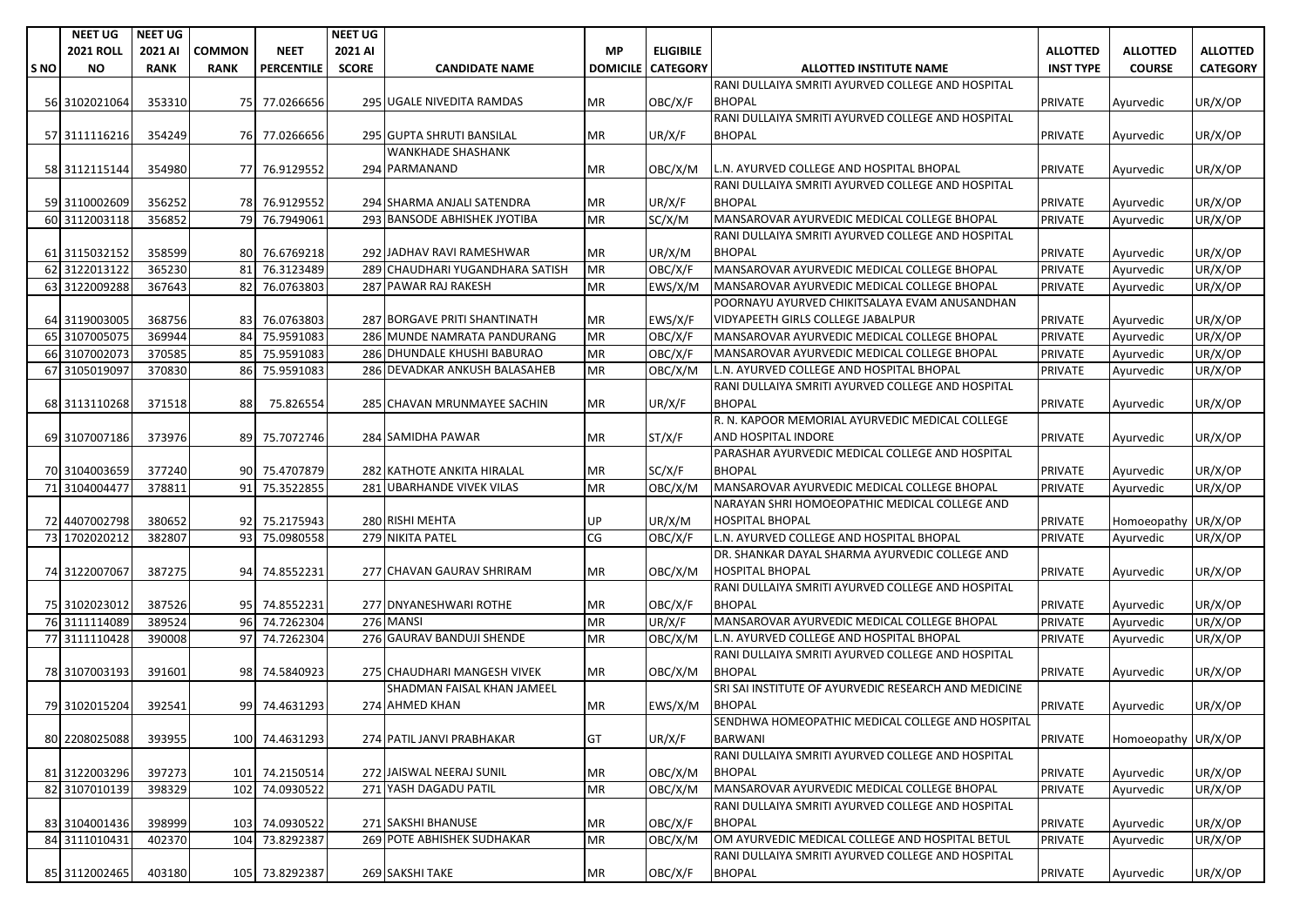| <b>2021 ROLL</b><br><b>COMMON</b><br><b>NEET</b><br>2021 AI<br><b>ELIGIBILE</b><br><b>ALLOTTED</b><br>2021 AI<br><b>MP</b><br><b>ALLOTTED</b><br><b>ALLOTTED</b><br><b>PERCENTILE</b><br><b>SCORE</b><br><b>CATEGORY</b><br><b>INST TYPE</b><br><b>COURSE</b><br><b>CATEGORY</b><br>S <sub>NO</sub><br><b>NO</b><br><b>RANK</b><br><b>RANK</b><br><b>CANDIDATE NAME</b><br><b>DOMICILE</b><br><b>ALLOTTED INSTITUTE NAME</b><br>268 SORMARE SATYAM ANIL<br>3104103252<br>405110<br>107<br>73.7082109<br>OBC/X/M<br>L.N. AYURVED COLLEGE AND HOSPITAL BHOPAL<br>PRIVATE<br>UR/X/OP<br>86<br><b>MR</b><br>Ayurvedic<br>2301002236<br>406847<br>108 73.5843339<br>267 SIMRAN RATHORE<br>UR/X/F<br>L.N. AYURVED COLLEGE AND HOSPITAL BHOPAL<br>UR/X/OP<br>87<br><b>RJ</b><br><b>PRIVATE</b><br>Ayurvedic<br>109<br>266 LIGADE NANDINI MARUTI<br>L.N. AYURVED COLLEGE AND HOSPITAL BHOPAL<br>88 3119007018<br>409032<br>73.4556649<br><b>MR</b><br>UR/X/F<br>UR/X/OP<br>PRIVATE<br>Ayurvedic<br>PARASHAR AYURVEDIC MEDICAL COLLEGE AND HOSPITAL<br><b>BHOPAL</b><br>UR/X/OP<br>265 ANWANE BALAJI BHASKAR<br>UR/X/M<br>89 3105002017<br>410126<br>110 73.3175417<br><b>MR</b><br><b>PRIVATE</b><br>Ayurvedic<br>264 SONAWANE AKSHAY SANJAY<br>OBC/X/M<br>UR/X/OP<br>90 3104106270<br>412113<br>111<br>73.1904916<br><b>MR</b><br>MANSAROVAR AYURVEDIC MEDICAL COLLEGE BHOPAL<br>PRIVATE<br>Ayurvedic<br>SRI SAI INSTITUTE OF AYURVEDIC RESEARCH AND MEDICINE<br>412235<br>264 PATIL PUJA SATYAWAN<br>OBC/X/F<br><b>BHOPAL</b><br>112 73.1904916<br><b>MR</b><br>PRIVATE<br>UR/X/OP<br>91 3107002201<br>Ayurvedic<br>SAM COLLEGE OF AYURVEDIC SCIENCES AND HOSPITAL<br>263 NAGOSE HITESH MODKU<br>UR/X/M<br><b>BHOPAL</b><br>92 3111025159<br>414187<br>113 73.0655784<br><b>MR</b><br>PRIVATE<br>UR/X/OP<br>Ayurvedic<br>SRI SAI INSTITUTE OF AYURVEDIC RESEARCH AND MEDICINE<br><b>UP</b><br><b>BHOPAL</b><br>93 4406005110<br>415190<br>114 73.0655784<br>263 AYUSHMAN JAIN<br>UR/X/M<br>PRIVATE<br>UR/X/OP<br>Ayurvedic<br>RAM KRISHNA COLLEGE OF AYURVEDA AND MEDICAL<br>262 MAYUR DHANRAJ PATIL<br><b>SCIENCES BHOPAL</b><br>416253<br>115 72.9337365<br><b>MR</b><br>OBC/X/M<br>UR/X/OP<br>94 3122004098<br>PRIVATE<br>Ayurvedic<br>SRI SAI INSTITUTE OF AYURVEDIC RESEARCH AND MEDICINE<br>OBC/X/F<br><b>BHOPAL</b><br>UR/X/OP<br>95 3102005613<br>416616<br>116 72.9337365<br>262 KAKAD SHRUTI DNYANESHWAR<br><b>MR</b><br>PRIVATE<br>Ayurvedic<br>OM AYURVEDIC MEDICAL COLLEGE AND HOSPITAL BETUL<br>3106018162<br>418386<br>117 72.8047437<br>261 WERULKAR ADITI BABURAO<br><b>MR</b><br>OBC/X/F<br>PRIVATE<br>UR/X/OP<br>96I<br>Ayurvedic<br>260 HARSHIT TIWARI<br>97 4411021115<br>420131<br>118 72.6625409<br><b>UP</b><br>EWS/X/M<br>ANUSHREE HOMOEOPATHIC MEDICAL COLLEGE JABALPUR<br>UR/X/OP<br><b>PRIVATE</b><br>Homoeopathy<br>OM AYURVEDIC MEDICAL COLLEGE AND HOSPITAL BETUL<br>98 3106014105<br>420217<br>119 72.6625409<br>260 NEMADE NIKHIL VASANT<br><b>MR</b><br>SC/X/M<br>PRIVATE<br>UR/X/OP<br>Ayurvedic<br>MANDSAUR INSTITUTE OF AYURVED EDUCATION AND<br>258 SHRUTI LALIT GUJRATHI<br>EWS/X/F<br><b>RESEARCH MANDSAUR</b><br>UR/X/OP<br>99 3122002132<br>424218<br>120 72.4046202<br><b>MR</b><br>PRIVATE<br>Ayurvedic<br>R. N. KAPOOR MEMORIAL AYURVEDIC MEDICAL COLLEGE<br>424656<br>AND HOSPITAL INDORE<br>100 3104020114<br>121 72.4046202<br>258 VAISHNAVI MULEY<br><b>MR</b><br>OBC/X/F<br><b>PRIVATE</b><br>UR/X/OP<br>Ayurvedic<br>SAM COLLEGE OF AYURVEDIC SCIENCES AND HOSPITAL<br><b>BHOPAL</b><br>101 3111001850<br>425007<br>122 72.4046202<br>258 BORKAR SHRUTIKA NARAYAN<br><b>MR</b><br>OBC/X/F<br>PRIVATE<br>UR/X/OP<br>Ayurvedic<br>POORNAYU AYURVED CHIKITSALAYA EVAM ANUSANDHAN<br>426394<br>257 GAT ASMITA AMOL<br>VIDYAPEETH GIRLS COLLEGE JABALPUR<br>102 3108005709<br>123 72.2751741<br><b>MR</b><br>UR/X/F<br>PRIVATE<br>UR/X/OP<br>Ayurvedic<br>POORNAYU AYURVED CHIKITSALAYA EVAM ANUSANDHAN<br>VIDYAPEETH GIRLS COLLEGE JABALPUR<br>432860<br>124 71.8742735<br>254 RUTUJA GUNGE<br><b>MR</b><br>OBC/X/F<br>PRIVATE<br>UR/X/OP<br>103 3102008098<br>Ayurvedic<br>SRI SAI INSTITUTE OF AYURVEDIC RESEARCH AND MEDICINE<br>UR/X/F<br><b>BHOPAL</b><br>104 3101007099<br>433698<br>125 71.8742735<br>254 SIDDHESHWAR RUCHA PAWAN<br><b>MR</b><br>PRIVATE<br>UR/X/OP<br>Ayurvedic<br>PARASHAR AYURVEDIC MEDICAL COLLEGE AND HOSPITAL<br><b>BHOPAL</b><br>105 3104007267<br>436427<br>126 71.6140216<br>252 CHAVAN SAURABH KISAN<br><b>MR</b><br>OBC/X/M<br>PRIVATE<br>UR/X/OP<br>Ayurvedic<br>MANDSAUR INSTITUTE OF AYURVED EDUCATION AND<br><b>RESEARCH MANDSAUR</b><br>106 3906010085<br>436728<br>127 71.6140216<br>252 NANCY DOSI<br><b>RJ</b><br>UR/X/F<br>PRIVATE<br>UR/X/OP<br>Ayurvedic<br>SRI SAI INSTITUTE OF AYURVEDIC RESEARCH AND MEDICINE<br>252 ADBALE SANTWANA BANDU<br>OBC/X/F<br><b>BHOPAL</b><br>107 3111008332<br>437172<br>128 71.6140216<br>PRIVATE<br>UR/X/OP<br>MR<br>Ayurvedic<br>SRI SAI INSTITUTE OF AYURVEDIC RESEARCH AND MEDICINE<br>251 TAMBE SNEHAL SURESH<br>EWS/X/F<br><b>BHOPAL</b><br>438636<br>129 71.4830215<br><b>MR</b><br>PRIVATE<br>UR/X/OP<br>108 3104112200<br>Ayurvedic<br>SRI SAI INSTITUTE OF AYURVEDIC RESEARCH AND MEDICINE<br>109 3102021017<br>130 71.3369981<br>250 KANKALE AYUSHI PRAMOD<br>OBC/X/F<br><b>BHOPAL</b><br>PRIVATE<br>UR/X/OP<br>441203<br><b>MR</b><br>Ayurvedic<br>SRI SAI INSTITUTE OF AYURVEDIC RESEARCH AND MEDICINE<br><b>BHOPAL</b><br>110 3107008357<br>443107<br>131 71.2066455<br>249 KUMAVAT VAIBHAV SUBHASH<br><b>MR</b><br>OBC/X/M<br>PRIVATE<br>UR/X/OP<br>Ayurvedic<br>SRI SAI INSTITUTE OF AYURVEDIC RESEARCH AND MEDICINE<br><b>BHOPAL</b><br>249 DEODHE PURVA PADMAKAR<br>443650<br>132 71.2066455<br><b>MR</b><br>UR/X/F<br><b>PRIVATE</b><br>UR/X/OP<br>111 3111012151<br>Ayurvedic<br>SRI SAI INSTITUTE OF AYURVEDIC RESEARCH AND MEDICINE<br>112 3111111397<br>444307<br>133 71.2066455<br>249 ANGEL SUNAR<br>UR/X/F<br><b>BHOPAL</b><br>UR/X/OP<br>MR<br>PRIVATE<br>Ayurvedic<br>113 3103017170<br>245 AFFAN AHZAM BAIG<br>450918<br>134 70.6525336<br>MR<br>Not Allotted Not Allotted<br>UR/X/M<br>Not Allotted | <b>NEET UG</b> | <b>NEET UG</b> |  | <b>NEET UG</b> |  |  |  |              |
|-----------------------------------------------------------------------------------------------------------------------------------------------------------------------------------------------------------------------------------------------------------------------------------------------------------------------------------------------------------------------------------------------------------------------------------------------------------------------------------------------------------------------------------------------------------------------------------------------------------------------------------------------------------------------------------------------------------------------------------------------------------------------------------------------------------------------------------------------------------------------------------------------------------------------------------------------------------------------------------------------------------------------------------------------------------------------------------------------------------------------------------------------------------------------------------------------------------------------------------------------------------------------------------------------------------------------------------------------------------------------------------------------------------------------------------------------------------------------------------------------------------------------------------------------------------------------------------------------------------------------------------------------------------------------------------------------------------------------------------------------------------------------------------------------------------------------------------------------------------------------------------------------------------------------------------------------------------------------------------------------------------------------------------------------------------------------------------------------------------------------------------------------------------------------------------------------------------------------------------------------------------------------------------------------------------------------------------------------------------------------------------------------------------------------------------------------------------------------------------------------------------------------------------------------------------------------------------------------------------------------------------------------------------------------------------------------------------------------------------------------------------------------------------------------------------------------------------------------------------------------------------------------------------------------------------------------------------------------------------------------------------------------------------------------------------------------------------------------------------------------------------------------------------------------------------------------------------------------------------------------------------------------------------------------------------------------------------------------------------------------------------------------------------------------------------------------------------------------------------------------------------------------------------------------------------------------------------------------------------------------------------------------------------------------------------------------------------------------------------------------------------------------------------------------------------------------------------------------------------------------------------------------------------------------------------------------------------------------------------------------------------------------------------------------------------------------------------------------------------------------------------------------------------------------------------------------------------------------------------------------------------------------------------------------------------------------------------------------------------------------------------------------------------------------------------------------------------------------------------------------------------------------------------------------------------------------------------------------------------------------------------------------------------------------------------------------------------------------------------------------------------------------------------------------------------------------------------------------------------------------------------------------------------------------------------------------------------------------------------------------------------------------------------------------------------------------------------------------------------------------------------------------------------------------------------------------------------------------------------------------------------------------------------------------------------------------------------------------------------------------------------------------------------------------------------------------------------------------------------------------------------------------------------------------------------------------------------------------------------------------------------------------------------------------------------------------------------------------------------------------------------------------------------------------------------------------------------------------------------------------------------------------------------------------------------------------------------------------------------------------------------------------------------------------------------------------------------------------------------------------------------------------------------|----------------|----------------|--|----------------|--|--|--|--------------|
|                                                                                                                                                                                                                                                                                                                                                                                                                                                                                                                                                                                                                                                                                                                                                                                                                                                                                                                                                                                                                                                                                                                                                                                                                                                                                                                                                                                                                                                                                                                                                                                                                                                                                                                                                                                                                                                                                                                                                                                                                                                                                                                                                                                                                                                                                                                                                                                                                                                                                                                                                                                                                                                                                                                                                                                                                                                                                                                                                                                                                                                                                                                                                                                                                                                                                                                                                                                                                                                                                                                                                                                                                                                                                                                                                                                                                                                                                                                                                                                                                                                                                                                                                                                                                                                                                                                                                                                                                                                                                                                                                                                                                                                                                                                                                                                                                                                                                                                                                                                                                                                                                                                                                                                                                                                                                                                                                                                                                                                                                                                                                                                                                                                                                                                                                                                                                                                                                                                                                                                                                                                                                                                                                           |                |                |  |                |  |  |  |              |
|                                                                                                                                                                                                                                                                                                                                                                                                                                                                                                                                                                                                                                                                                                                                                                                                                                                                                                                                                                                                                                                                                                                                                                                                                                                                                                                                                                                                                                                                                                                                                                                                                                                                                                                                                                                                                                                                                                                                                                                                                                                                                                                                                                                                                                                                                                                                                                                                                                                                                                                                                                                                                                                                                                                                                                                                                                                                                                                                                                                                                                                                                                                                                                                                                                                                                                                                                                                                                                                                                                                                                                                                                                                                                                                                                                                                                                                                                                                                                                                                                                                                                                                                                                                                                                                                                                                                                                                                                                                                                                                                                                                                                                                                                                                                                                                                                                                                                                                                                                                                                                                                                                                                                                                                                                                                                                                                                                                                                                                                                                                                                                                                                                                                                                                                                                                                                                                                                                                                                                                                                                                                                                                                                           |                |                |  |                |  |  |  |              |
|                                                                                                                                                                                                                                                                                                                                                                                                                                                                                                                                                                                                                                                                                                                                                                                                                                                                                                                                                                                                                                                                                                                                                                                                                                                                                                                                                                                                                                                                                                                                                                                                                                                                                                                                                                                                                                                                                                                                                                                                                                                                                                                                                                                                                                                                                                                                                                                                                                                                                                                                                                                                                                                                                                                                                                                                                                                                                                                                                                                                                                                                                                                                                                                                                                                                                                                                                                                                                                                                                                                                                                                                                                                                                                                                                                                                                                                                                                                                                                                                                                                                                                                                                                                                                                                                                                                                                                                                                                                                                                                                                                                                                                                                                                                                                                                                                                                                                                                                                                                                                                                                                                                                                                                                                                                                                                                                                                                                                                                                                                                                                                                                                                                                                                                                                                                                                                                                                                                                                                                                                                                                                                                                                           |                |                |  |                |  |  |  |              |
|                                                                                                                                                                                                                                                                                                                                                                                                                                                                                                                                                                                                                                                                                                                                                                                                                                                                                                                                                                                                                                                                                                                                                                                                                                                                                                                                                                                                                                                                                                                                                                                                                                                                                                                                                                                                                                                                                                                                                                                                                                                                                                                                                                                                                                                                                                                                                                                                                                                                                                                                                                                                                                                                                                                                                                                                                                                                                                                                                                                                                                                                                                                                                                                                                                                                                                                                                                                                                                                                                                                                                                                                                                                                                                                                                                                                                                                                                                                                                                                                                                                                                                                                                                                                                                                                                                                                                                                                                                                                                                                                                                                                                                                                                                                                                                                                                                                                                                                                                                                                                                                                                                                                                                                                                                                                                                                                                                                                                                                                                                                                                                                                                                                                                                                                                                                                                                                                                                                                                                                                                                                                                                                                                           |                |                |  |                |  |  |  |              |
|                                                                                                                                                                                                                                                                                                                                                                                                                                                                                                                                                                                                                                                                                                                                                                                                                                                                                                                                                                                                                                                                                                                                                                                                                                                                                                                                                                                                                                                                                                                                                                                                                                                                                                                                                                                                                                                                                                                                                                                                                                                                                                                                                                                                                                                                                                                                                                                                                                                                                                                                                                                                                                                                                                                                                                                                                                                                                                                                                                                                                                                                                                                                                                                                                                                                                                                                                                                                                                                                                                                                                                                                                                                                                                                                                                                                                                                                                                                                                                                                                                                                                                                                                                                                                                                                                                                                                                                                                                                                                                                                                                                                                                                                                                                                                                                                                                                                                                                                                                                                                                                                                                                                                                                                                                                                                                                                                                                                                                                                                                                                                                                                                                                                                                                                                                                                                                                                                                                                                                                                                                                                                                                                                           |                |                |  |                |  |  |  |              |
|                                                                                                                                                                                                                                                                                                                                                                                                                                                                                                                                                                                                                                                                                                                                                                                                                                                                                                                                                                                                                                                                                                                                                                                                                                                                                                                                                                                                                                                                                                                                                                                                                                                                                                                                                                                                                                                                                                                                                                                                                                                                                                                                                                                                                                                                                                                                                                                                                                                                                                                                                                                                                                                                                                                                                                                                                                                                                                                                                                                                                                                                                                                                                                                                                                                                                                                                                                                                                                                                                                                                                                                                                                                                                                                                                                                                                                                                                                                                                                                                                                                                                                                                                                                                                                                                                                                                                                                                                                                                                                                                                                                                                                                                                                                                                                                                                                                                                                                                                                                                                                                                                                                                                                                                                                                                                                                                                                                                                                                                                                                                                                                                                                                                                                                                                                                                                                                                                                                                                                                                                                                                                                                                                           |                |                |  |                |  |  |  |              |
|                                                                                                                                                                                                                                                                                                                                                                                                                                                                                                                                                                                                                                                                                                                                                                                                                                                                                                                                                                                                                                                                                                                                                                                                                                                                                                                                                                                                                                                                                                                                                                                                                                                                                                                                                                                                                                                                                                                                                                                                                                                                                                                                                                                                                                                                                                                                                                                                                                                                                                                                                                                                                                                                                                                                                                                                                                                                                                                                                                                                                                                                                                                                                                                                                                                                                                                                                                                                                                                                                                                                                                                                                                                                                                                                                                                                                                                                                                                                                                                                                                                                                                                                                                                                                                                                                                                                                                                                                                                                                                                                                                                                                                                                                                                                                                                                                                                                                                                                                                                                                                                                                                                                                                                                                                                                                                                                                                                                                                                                                                                                                                                                                                                                                                                                                                                                                                                                                                                                                                                                                                                                                                                                                           |                |                |  |                |  |  |  |              |
|                                                                                                                                                                                                                                                                                                                                                                                                                                                                                                                                                                                                                                                                                                                                                                                                                                                                                                                                                                                                                                                                                                                                                                                                                                                                                                                                                                                                                                                                                                                                                                                                                                                                                                                                                                                                                                                                                                                                                                                                                                                                                                                                                                                                                                                                                                                                                                                                                                                                                                                                                                                                                                                                                                                                                                                                                                                                                                                                                                                                                                                                                                                                                                                                                                                                                                                                                                                                                                                                                                                                                                                                                                                                                                                                                                                                                                                                                                                                                                                                                                                                                                                                                                                                                                                                                                                                                                                                                                                                                                                                                                                                                                                                                                                                                                                                                                                                                                                                                                                                                                                                                                                                                                                                                                                                                                                                                                                                                                                                                                                                                                                                                                                                                                                                                                                                                                                                                                                                                                                                                                                                                                                                                           |                |                |  |                |  |  |  |              |
|                                                                                                                                                                                                                                                                                                                                                                                                                                                                                                                                                                                                                                                                                                                                                                                                                                                                                                                                                                                                                                                                                                                                                                                                                                                                                                                                                                                                                                                                                                                                                                                                                                                                                                                                                                                                                                                                                                                                                                                                                                                                                                                                                                                                                                                                                                                                                                                                                                                                                                                                                                                                                                                                                                                                                                                                                                                                                                                                                                                                                                                                                                                                                                                                                                                                                                                                                                                                                                                                                                                                                                                                                                                                                                                                                                                                                                                                                                                                                                                                                                                                                                                                                                                                                                                                                                                                                                                                                                                                                                                                                                                                                                                                                                                                                                                                                                                                                                                                                                                                                                                                                                                                                                                                                                                                                                                                                                                                                                                                                                                                                                                                                                                                                                                                                                                                                                                                                                                                                                                                                                                                                                                                                           |                |                |  |                |  |  |  |              |
|                                                                                                                                                                                                                                                                                                                                                                                                                                                                                                                                                                                                                                                                                                                                                                                                                                                                                                                                                                                                                                                                                                                                                                                                                                                                                                                                                                                                                                                                                                                                                                                                                                                                                                                                                                                                                                                                                                                                                                                                                                                                                                                                                                                                                                                                                                                                                                                                                                                                                                                                                                                                                                                                                                                                                                                                                                                                                                                                                                                                                                                                                                                                                                                                                                                                                                                                                                                                                                                                                                                                                                                                                                                                                                                                                                                                                                                                                                                                                                                                                                                                                                                                                                                                                                                                                                                                                                                                                                                                                                                                                                                                                                                                                                                                                                                                                                                                                                                                                                                                                                                                                                                                                                                                                                                                                                                                                                                                                                                                                                                                                                                                                                                                                                                                                                                                                                                                                                                                                                                                                                                                                                                                                           |                |                |  |                |  |  |  |              |
|                                                                                                                                                                                                                                                                                                                                                                                                                                                                                                                                                                                                                                                                                                                                                                                                                                                                                                                                                                                                                                                                                                                                                                                                                                                                                                                                                                                                                                                                                                                                                                                                                                                                                                                                                                                                                                                                                                                                                                                                                                                                                                                                                                                                                                                                                                                                                                                                                                                                                                                                                                                                                                                                                                                                                                                                                                                                                                                                                                                                                                                                                                                                                                                                                                                                                                                                                                                                                                                                                                                                                                                                                                                                                                                                                                                                                                                                                                                                                                                                                                                                                                                                                                                                                                                                                                                                                                                                                                                                                                                                                                                                                                                                                                                                                                                                                                                                                                                                                                                                                                                                                                                                                                                                                                                                                                                                                                                                                                                                                                                                                                                                                                                                                                                                                                                                                                                                                                                                                                                                                                                                                                                                                           |                |                |  |                |  |  |  |              |
|                                                                                                                                                                                                                                                                                                                                                                                                                                                                                                                                                                                                                                                                                                                                                                                                                                                                                                                                                                                                                                                                                                                                                                                                                                                                                                                                                                                                                                                                                                                                                                                                                                                                                                                                                                                                                                                                                                                                                                                                                                                                                                                                                                                                                                                                                                                                                                                                                                                                                                                                                                                                                                                                                                                                                                                                                                                                                                                                                                                                                                                                                                                                                                                                                                                                                                                                                                                                                                                                                                                                                                                                                                                                                                                                                                                                                                                                                                                                                                                                                                                                                                                                                                                                                                                                                                                                                                                                                                                                                                                                                                                                                                                                                                                                                                                                                                                                                                                                                                                                                                                                                                                                                                                                                                                                                                                                                                                                                                                                                                                                                                                                                                                                                                                                                                                                                                                                                                                                                                                                                                                                                                                                                           |                |                |  |                |  |  |  |              |
|                                                                                                                                                                                                                                                                                                                                                                                                                                                                                                                                                                                                                                                                                                                                                                                                                                                                                                                                                                                                                                                                                                                                                                                                                                                                                                                                                                                                                                                                                                                                                                                                                                                                                                                                                                                                                                                                                                                                                                                                                                                                                                                                                                                                                                                                                                                                                                                                                                                                                                                                                                                                                                                                                                                                                                                                                                                                                                                                                                                                                                                                                                                                                                                                                                                                                                                                                                                                                                                                                                                                                                                                                                                                                                                                                                                                                                                                                                                                                                                                                                                                                                                                                                                                                                                                                                                                                                                                                                                                                                                                                                                                                                                                                                                                                                                                                                                                                                                                                                                                                                                                                                                                                                                                                                                                                                                                                                                                                                                                                                                                                                                                                                                                                                                                                                                                                                                                                                                                                                                                                                                                                                                                                           |                |                |  |                |  |  |  |              |
|                                                                                                                                                                                                                                                                                                                                                                                                                                                                                                                                                                                                                                                                                                                                                                                                                                                                                                                                                                                                                                                                                                                                                                                                                                                                                                                                                                                                                                                                                                                                                                                                                                                                                                                                                                                                                                                                                                                                                                                                                                                                                                                                                                                                                                                                                                                                                                                                                                                                                                                                                                                                                                                                                                                                                                                                                                                                                                                                                                                                                                                                                                                                                                                                                                                                                                                                                                                                                                                                                                                                                                                                                                                                                                                                                                                                                                                                                                                                                                                                                                                                                                                                                                                                                                                                                                                                                                                                                                                                                                                                                                                                                                                                                                                                                                                                                                                                                                                                                                                                                                                                                                                                                                                                                                                                                                                                                                                                                                                                                                                                                                                                                                                                                                                                                                                                                                                                                                                                                                                                                                                                                                                                                           |                |                |  |                |  |  |  |              |
|                                                                                                                                                                                                                                                                                                                                                                                                                                                                                                                                                                                                                                                                                                                                                                                                                                                                                                                                                                                                                                                                                                                                                                                                                                                                                                                                                                                                                                                                                                                                                                                                                                                                                                                                                                                                                                                                                                                                                                                                                                                                                                                                                                                                                                                                                                                                                                                                                                                                                                                                                                                                                                                                                                                                                                                                                                                                                                                                                                                                                                                                                                                                                                                                                                                                                                                                                                                                                                                                                                                                                                                                                                                                                                                                                                                                                                                                                                                                                                                                                                                                                                                                                                                                                                                                                                                                                                                                                                                                                                                                                                                                                                                                                                                                                                                                                                                                                                                                                                                                                                                                                                                                                                                                                                                                                                                                                                                                                                                                                                                                                                                                                                                                                                                                                                                                                                                                                                                                                                                                                                                                                                                                                           |                |                |  |                |  |  |  |              |
|                                                                                                                                                                                                                                                                                                                                                                                                                                                                                                                                                                                                                                                                                                                                                                                                                                                                                                                                                                                                                                                                                                                                                                                                                                                                                                                                                                                                                                                                                                                                                                                                                                                                                                                                                                                                                                                                                                                                                                                                                                                                                                                                                                                                                                                                                                                                                                                                                                                                                                                                                                                                                                                                                                                                                                                                                                                                                                                                                                                                                                                                                                                                                                                                                                                                                                                                                                                                                                                                                                                                                                                                                                                                                                                                                                                                                                                                                                                                                                                                                                                                                                                                                                                                                                                                                                                                                                                                                                                                                                                                                                                                                                                                                                                                                                                                                                                                                                                                                                                                                                                                                                                                                                                                                                                                                                                                                                                                                                                                                                                                                                                                                                                                                                                                                                                                                                                                                                                                                                                                                                                                                                                                                           |                |                |  |                |  |  |  |              |
|                                                                                                                                                                                                                                                                                                                                                                                                                                                                                                                                                                                                                                                                                                                                                                                                                                                                                                                                                                                                                                                                                                                                                                                                                                                                                                                                                                                                                                                                                                                                                                                                                                                                                                                                                                                                                                                                                                                                                                                                                                                                                                                                                                                                                                                                                                                                                                                                                                                                                                                                                                                                                                                                                                                                                                                                                                                                                                                                                                                                                                                                                                                                                                                                                                                                                                                                                                                                                                                                                                                                                                                                                                                                                                                                                                                                                                                                                                                                                                                                                                                                                                                                                                                                                                                                                                                                                                                                                                                                                                                                                                                                                                                                                                                                                                                                                                                                                                                                                                                                                                                                                                                                                                                                                                                                                                                                                                                                                                                                                                                                                                                                                                                                                                                                                                                                                                                                                                                                                                                                                                                                                                                                                           |                |                |  |                |  |  |  |              |
|                                                                                                                                                                                                                                                                                                                                                                                                                                                                                                                                                                                                                                                                                                                                                                                                                                                                                                                                                                                                                                                                                                                                                                                                                                                                                                                                                                                                                                                                                                                                                                                                                                                                                                                                                                                                                                                                                                                                                                                                                                                                                                                                                                                                                                                                                                                                                                                                                                                                                                                                                                                                                                                                                                                                                                                                                                                                                                                                                                                                                                                                                                                                                                                                                                                                                                                                                                                                                                                                                                                                                                                                                                                                                                                                                                                                                                                                                                                                                                                                                                                                                                                                                                                                                                                                                                                                                                                                                                                                                                                                                                                                                                                                                                                                                                                                                                                                                                                                                                                                                                                                                                                                                                                                                                                                                                                                                                                                                                                                                                                                                                                                                                                                                                                                                                                                                                                                                                                                                                                                                                                                                                                                                           |                |                |  |                |  |  |  |              |
|                                                                                                                                                                                                                                                                                                                                                                                                                                                                                                                                                                                                                                                                                                                                                                                                                                                                                                                                                                                                                                                                                                                                                                                                                                                                                                                                                                                                                                                                                                                                                                                                                                                                                                                                                                                                                                                                                                                                                                                                                                                                                                                                                                                                                                                                                                                                                                                                                                                                                                                                                                                                                                                                                                                                                                                                                                                                                                                                                                                                                                                                                                                                                                                                                                                                                                                                                                                                                                                                                                                                                                                                                                                                                                                                                                                                                                                                                                                                                                                                                                                                                                                                                                                                                                                                                                                                                                                                                                                                                                                                                                                                                                                                                                                                                                                                                                                                                                                                                                                                                                                                                                                                                                                                                                                                                                                                                                                                                                                                                                                                                                                                                                                                                                                                                                                                                                                                                                                                                                                                                                                                                                                                                           |                |                |  |                |  |  |  |              |
|                                                                                                                                                                                                                                                                                                                                                                                                                                                                                                                                                                                                                                                                                                                                                                                                                                                                                                                                                                                                                                                                                                                                                                                                                                                                                                                                                                                                                                                                                                                                                                                                                                                                                                                                                                                                                                                                                                                                                                                                                                                                                                                                                                                                                                                                                                                                                                                                                                                                                                                                                                                                                                                                                                                                                                                                                                                                                                                                                                                                                                                                                                                                                                                                                                                                                                                                                                                                                                                                                                                                                                                                                                                                                                                                                                                                                                                                                                                                                                                                                                                                                                                                                                                                                                                                                                                                                                                                                                                                                                                                                                                                                                                                                                                                                                                                                                                                                                                                                                                                                                                                                                                                                                                                                                                                                                                                                                                                                                                                                                                                                                                                                                                                                                                                                                                                                                                                                                                                                                                                                                                                                                                                                           |                |                |  |                |  |  |  |              |
|                                                                                                                                                                                                                                                                                                                                                                                                                                                                                                                                                                                                                                                                                                                                                                                                                                                                                                                                                                                                                                                                                                                                                                                                                                                                                                                                                                                                                                                                                                                                                                                                                                                                                                                                                                                                                                                                                                                                                                                                                                                                                                                                                                                                                                                                                                                                                                                                                                                                                                                                                                                                                                                                                                                                                                                                                                                                                                                                                                                                                                                                                                                                                                                                                                                                                                                                                                                                                                                                                                                                                                                                                                                                                                                                                                                                                                                                                                                                                                                                                                                                                                                                                                                                                                                                                                                                                                                                                                                                                                                                                                                                                                                                                                                                                                                                                                                                                                                                                                                                                                                                                                                                                                                                                                                                                                                                                                                                                                                                                                                                                                                                                                                                                                                                                                                                                                                                                                                                                                                                                                                                                                                                                           |                |                |  |                |  |  |  |              |
|                                                                                                                                                                                                                                                                                                                                                                                                                                                                                                                                                                                                                                                                                                                                                                                                                                                                                                                                                                                                                                                                                                                                                                                                                                                                                                                                                                                                                                                                                                                                                                                                                                                                                                                                                                                                                                                                                                                                                                                                                                                                                                                                                                                                                                                                                                                                                                                                                                                                                                                                                                                                                                                                                                                                                                                                                                                                                                                                                                                                                                                                                                                                                                                                                                                                                                                                                                                                                                                                                                                                                                                                                                                                                                                                                                                                                                                                                                                                                                                                                                                                                                                                                                                                                                                                                                                                                                                                                                                                                                                                                                                                                                                                                                                                                                                                                                                                                                                                                                                                                                                                                                                                                                                                                                                                                                                                                                                                                                                                                                                                                                                                                                                                                                                                                                                                                                                                                                                                                                                                                                                                                                                                                           |                |                |  |                |  |  |  |              |
|                                                                                                                                                                                                                                                                                                                                                                                                                                                                                                                                                                                                                                                                                                                                                                                                                                                                                                                                                                                                                                                                                                                                                                                                                                                                                                                                                                                                                                                                                                                                                                                                                                                                                                                                                                                                                                                                                                                                                                                                                                                                                                                                                                                                                                                                                                                                                                                                                                                                                                                                                                                                                                                                                                                                                                                                                                                                                                                                                                                                                                                                                                                                                                                                                                                                                                                                                                                                                                                                                                                                                                                                                                                                                                                                                                                                                                                                                                                                                                                                                                                                                                                                                                                                                                                                                                                                                                                                                                                                                                                                                                                                                                                                                                                                                                                                                                                                                                                                                                                                                                                                                                                                                                                                                                                                                                                                                                                                                                                                                                                                                                                                                                                                                                                                                                                                                                                                                                                                                                                                                                                                                                                                                           |                |                |  |                |  |  |  |              |
|                                                                                                                                                                                                                                                                                                                                                                                                                                                                                                                                                                                                                                                                                                                                                                                                                                                                                                                                                                                                                                                                                                                                                                                                                                                                                                                                                                                                                                                                                                                                                                                                                                                                                                                                                                                                                                                                                                                                                                                                                                                                                                                                                                                                                                                                                                                                                                                                                                                                                                                                                                                                                                                                                                                                                                                                                                                                                                                                                                                                                                                                                                                                                                                                                                                                                                                                                                                                                                                                                                                                                                                                                                                                                                                                                                                                                                                                                                                                                                                                                                                                                                                                                                                                                                                                                                                                                                                                                                                                                                                                                                                                                                                                                                                                                                                                                                                                                                                                                                                                                                                                                                                                                                                                                                                                                                                                                                                                                                                                                                                                                                                                                                                                                                                                                                                                                                                                                                                                                                                                                                                                                                                                                           |                |                |  |                |  |  |  |              |
|                                                                                                                                                                                                                                                                                                                                                                                                                                                                                                                                                                                                                                                                                                                                                                                                                                                                                                                                                                                                                                                                                                                                                                                                                                                                                                                                                                                                                                                                                                                                                                                                                                                                                                                                                                                                                                                                                                                                                                                                                                                                                                                                                                                                                                                                                                                                                                                                                                                                                                                                                                                                                                                                                                                                                                                                                                                                                                                                                                                                                                                                                                                                                                                                                                                                                                                                                                                                                                                                                                                                                                                                                                                                                                                                                                                                                                                                                                                                                                                                                                                                                                                                                                                                                                                                                                                                                                                                                                                                                                                                                                                                                                                                                                                                                                                                                                                                                                                                                                                                                                                                                                                                                                                                                                                                                                                                                                                                                                                                                                                                                                                                                                                                                                                                                                                                                                                                                                                                                                                                                                                                                                                                                           |                |                |  |                |  |  |  |              |
|                                                                                                                                                                                                                                                                                                                                                                                                                                                                                                                                                                                                                                                                                                                                                                                                                                                                                                                                                                                                                                                                                                                                                                                                                                                                                                                                                                                                                                                                                                                                                                                                                                                                                                                                                                                                                                                                                                                                                                                                                                                                                                                                                                                                                                                                                                                                                                                                                                                                                                                                                                                                                                                                                                                                                                                                                                                                                                                                                                                                                                                                                                                                                                                                                                                                                                                                                                                                                                                                                                                                                                                                                                                                                                                                                                                                                                                                                                                                                                                                                                                                                                                                                                                                                                                                                                                                                                                                                                                                                                                                                                                                                                                                                                                                                                                                                                                                                                                                                                                                                                                                                                                                                                                                                                                                                                                                                                                                                                                                                                                                                                                                                                                                                                                                                                                                                                                                                                                                                                                                                                                                                                                                                           |                |                |  |                |  |  |  |              |
|                                                                                                                                                                                                                                                                                                                                                                                                                                                                                                                                                                                                                                                                                                                                                                                                                                                                                                                                                                                                                                                                                                                                                                                                                                                                                                                                                                                                                                                                                                                                                                                                                                                                                                                                                                                                                                                                                                                                                                                                                                                                                                                                                                                                                                                                                                                                                                                                                                                                                                                                                                                                                                                                                                                                                                                                                                                                                                                                                                                                                                                                                                                                                                                                                                                                                                                                                                                                                                                                                                                                                                                                                                                                                                                                                                                                                                                                                                                                                                                                                                                                                                                                                                                                                                                                                                                                                                                                                                                                                                                                                                                                                                                                                                                                                                                                                                                                                                                                                                                                                                                                                                                                                                                                                                                                                                                                                                                                                                                                                                                                                                                                                                                                                                                                                                                                                                                                                                                                                                                                                                                                                                                                                           |                |                |  |                |  |  |  |              |
|                                                                                                                                                                                                                                                                                                                                                                                                                                                                                                                                                                                                                                                                                                                                                                                                                                                                                                                                                                                                                                                                                                                                                                                                                                                                                                                                                                                                                                                                                                                                                                                                                                                                                                                                                                                                                                                                                                                                                                                                                                                                                                                                                                                                                                                                                                                                                                                                                                                                                                                                                                                                                                                                                                                                                                                                                                                                                                                                                                                                                                                                                                                                                                                                                                                                                                                                                                                                                                                                                                                                                                                                                                                                                                                                                                                                                                                                                                                                                                                                                                                                                                                                                                                                                                                                                                                                                                                                                                                                                                                                                                                                                                                                                                                                                                                                                                                                                                                                                                                                                                                                                                                                                                                                                                                                                                                                                                                                                                                                                                                                                                                                                                                                                                                                                                                                                                                                                                                                                                                                                                                                                                                                                           |                |                |  |                |  |  |  |              |
|                                                                                                                                                                                                                                                                                                                                                                                                                                                                                                                                                                                                                                                                                                                                                                                                                                                                                                                                                                                                                                                                                                                                                                                                                                                                                                                                                                                                                                                                                                                                                                                                                                                                                                                                                                                                                                                                                                                                                                                                                                                                                                                                                                                                                                                                                                                                                                                                                                                                                                                                                                                                                                                                                                                                                                                                                                                                                                                                                                                                                                                                                                                                                                                                                                                                                                                                                                                                                                                                                                                                                                                                                                                                                                                                                                                                                                                                                                                                                                                                                                                                                                                                                                                                                                                                                                                                                                                                                                                                                                                                                                                                                                                                                                                                                                                                                                                                                                                                                                                                                                                                                                                                                                                                                                                                                                                                                                                                                                                                                                                                                                                                                                                                                                                                                                                                                                                                                                                                                                                                                                                                                                                                                           |                |                |  |                |  |  |  |              |
|                                                                                                                                                                                                                                                                                                                                                                                                                                                                                                                                                                                                                                                                                                                                                                                                                                                                                                                                                                                                                                                                                                                                                                                                                                                                                                                                                                                                                                                                                                                                                                                                                                                                                                                                                                                                                                                                                                                                                                                                                                                                                                                                                                                                                                                                                                                                                                                                                                                                                                                                                                                                                                                                                                                                                                                                                                                                                                                                                                                                                                                                                                                                                                                                                                                                                                                                                                                                                                                                                                                                                                                                                                                                                                                                                                                                                                                                                                                                                                                                                                                                                                                                                                                                                                                                                                                                                                                                                                                                                                                                                                                                                                                                                                                                                                                                                                                                                                                                                                                                                                                                                                                                                                                                                                                                                                                                                                                                                                                                                                                                                                                                                                                                                                                                                                                                                                                                                                                                                                                                                                                                                                                                                           |                |                |  |                |  |  |  |              |
|                                                                                                                                                                                                                                                                                                                                                                                                                                                                                                                                                                                                                                                                                                                                                                                                                                                                                                                                                                                                                                                                                                                                                                                                                                                                                                                                                                                                                                                                                                                                                                                                                                                                                                                                                                                                                                                                                                                                                                                                                                                                                                                                                                                                                                                                                                                                                                                                                                                                                                                                                                                                                                                                                                                                                                                                                                                                                                                                                                                                                                                                                                                                                                                                                                                                                                                                                                                                                                                                                                                                                                                                                                                                                                                                                                                                                                                                                                                                                                                                                                                                                                                                                                                                                                                                                                                                                                                                                                                                                                                                                                                                                                                                                                                                                                                                                                                                                                                                                                                                                                                                                                                                                                                                                                                                                                                                                                                                                                                                                                                                                                                                                                                                                                                                                                                                                                                                                                                                                                                                                                                                                                                                                           |                |                |  |                |  |  |  |              |
|                                                                                                                                                                                                                                                                                                                                                                                                                                                                                                                                                                                                                                                                                                                                                                                                                                                                                                                                                                                                                                                                                                                                                                                                                                                                                                                                                                                                                                                                                                                                                                                                                                                                                                                                                                                                                                                                                                                                                                                                                                                                                                                                                                                                                                                                                                                                                                                                                                                                                                                                                                                                                                                                                                                                                                                                                                                                                                                                                                                                                                                                                                                                                                                                                                                                                                                                                                                                                                                                                                                                                                                                                                                                                                                                                                                                                                                                                                                                                                                                                                                                                                                                                                                                                                                                                                                                                                                                                                                                                                                                                                                                                                                                                                                                                                                                                                                                                                                                                                                                                                                                                                                                                                                                                                                                                                                                                                                                                                                                                                                                                                                                                                                                                                                                                                                                                                                                                                                                                                                                                                                                                                                                                           |                |                |  |                |  |  |  |              |
|                                                                                                                                                                                                                                                                                                                                                                                                                                                                                                                                                                                                                                                                                                                                                                                                                                                                                                                                                                                                                                                                                                                                                                                                                                                                                                                                                                                                                                                                                                                                                                                                                                                                                                                                                                                                                                                                                                                                                                                                                                                                                                                                                                                                                                                                                                                                                                                                                                                                                                                                                                                                                                                                                                                                                                                                                                                                                                                                                                                                                                                                                                                                                                                                                                                                                                                                                                                                                                                                                                                                                                                                                                                                                                                                                                                                                                                                                                                                                                                                                                                                                                                                                                                                                                                                                                                                                                                                                                                                                                                                                                                                                                                                                                                                                                                                                                                                                                                                                                                                                                                                                                                                                                                                                                                                                                                                                                                                                                                                                                                                                                                                                                                                                                                                                                                                                                                                                                                                                                                                                                                                                                                                                           |                |                |  |                |  |  |  |              |
|                                                                                                                                                                                                                                                                                                                                                                                                                                                                                                                                                                                                                                                                                                                                                                                                                                                                                                                                                                                                                                                                                                                                                                                                                                                                                                                                                                                                                                                                                                                                                                                                                                                                                                                                                                                                                                                                                                                                                                                                                                                                                                                                                                                                                                                                                                                                                                                                                                                                                                                                                                                                                                                                                                                                                                                                                                                                                                                                                                                                                                                                                                                                                                                                                                                                                                                                                                                                                                                                                                                                                                                                                                                                                                                                                                                                                                                                                                                                                                                                                                                                                                                                                                                                                                                                                                                                                                                                                                                                                                                                                                                                                                                                                                                                                                                                                                                                                                                                                                                                                                                                                                                                                                                                                                                                                                                                                                                                                                                                                                                                                                                                                                                                                                                                                                                                                                                                                                                                                                                                                                                                                                                                                           |                |                |  |                |  |  |  |              |
|                                                                                                                                                                                                                                                                                                                                                                                                                                                                                                                                                                                                                                                                                                                                                                                                                                                                                                                                                                                                                                                                                                                                                                                                                                                                                                                                                                                                                                                                                                                                                                                                                                                                                                                                                                                                                                                                                                                                                                                                                                                                                                                                                                                                                                                                                                                                                                                                                                                                                                                                                                                                                                                                                                                                                                                                                                                                                                                                                                                                                                                                                                                                                                                                                                                                                                                                                                                                                                                                                                                                                                                                                                                                                                                                                                                                                                                                                                                                                                                                                                                                                                                                                                                                                                                                                                                                                                                                                                                                                                                                                                                                                                                                                                                                                                                                                                                                                                                                                                                                                                                                                                                                                                                                                                                                                                                                                                                                                                                                                                                                                                                                                                                                                                                                                                                                                                                                                                                                                                                                                                                                                                                                                           |                |                |  |                |  |  |  |              |
|                                                                                                                                                                                                                                                                                                                                                                                                                                                                                                                                                                                                                                                                                                                                                                                                                                                                                                                                                                                                                                                                                                                                                                                                                                                                                                                                                                                                                                                                                                                                                                                                                                                                                                                                                                                                                                                                                                                                                                                                                                                                                                                                                                                                                                                                                                                                                                                                                                                                                                                                                                                                                                                                                                                                                                                                                                                                                                                                                                                                                                                                                                                                                                                                                                                                                                                                                                                                                                                                                                                                                                                                                                                                                                                                                                                                                                                                                                                                                                                                                                                                                                                                                                                                                                                                                                                                                                                                                                                                                                                                                                                                                                                                                                                                                                                                                                                                                                                                                                                                                                                                                                                                                                                                                                                                                                                                                                                                                                                                                                                                                                                                                                                                                                                                                                                                                                                                                                                                                                                                                                                                                                                                                           |                |                |  |                |  |  |  |              |
|                                                                                                                                                                                                                                                                                                                                                                                                                                                                                                                                                                                                                                                                                                                                                                                                                                                                                                                                                                                                                                                                                                                                                                                                                                                                                                                                                                                                                                                                                                                                                                                                                                                                                                                                                                                                                                                                                                                                                                                                                                                                                                                                                                                                                                                                                                                                                                                                                                                                                                                                                                                                                                                                                                                                                                                                                                                                                                                                                                                                                                                                                                                                                                                                                                                                                                                                                                                                                                                                                                                                                                                                                                                                                                                                                                                                                                                                                                                                                                                                                                                                                                                                                                                                                                                                                                                                                                                                                                                                                                                                                                                                                                                                                                                                                                                                                                                                                                                                                                                                                                                                                                                                                                                                                                                                                                                                                                                                                                                                                                                                                                                                                                                                                                                                                                                                                                                                                                                                                                                                                                                                                                                                                           |                |                |  |                |  |  |  |              |
|                                                                                                                                                                                                                                                                                                                                                                                                                                                                                                                                                                                                                                                                                                                                                                                                                                                                                                                                                                                                                                                                                                                                                                                                                                                                                                                                                                                                                                                                                                                                                                                                                                                                                                                                                                                                                                                                                                                                                                                                                                                                                                                                                                                                                                                                                                                                                                                                                                                                                                                                                                                                                                                                                                                                                                                                                                                                                                                                                                                                                                                                                                                                                                                                                                                                                                                                                                                                                                                                                                                                                                                                                                                                                                                                                                                                                                                                                                                                                                                                                                                                                                                                                                                                                                                                                                                                                                                                                                                                                                                                                                                                                                                                                                                                                                                                                                                                                                                                                                                                                                                                                                                                                                                                                                                                                                                                                                                                                                                                                                                                                                                                                                                                                                                                                                                                                                                                                                                                                                                                                                                                                                                                                           |                |                |  |                |  |  |  |              |
|                                                                                                                                                                                                                                                                                                                                                                                                                                                                                                                                                                                                                                                                                                                                                                                                                                                                                                                                                                                                                                                                                                                                                                                                                                                                                                                                                                                                                                                                                                                                                                                                                                                                                                                                                                                                                                                                                                                                                                                                                                                                                                                                                                                                                                                                                                                                                                                                                                                                                                                                                                                                                                                                                                                                                                                                                                                                                                                                                                                                                                                                                                                                                                                                                                                                                                                                                                                                                                                                                                                                                                                                                                                                                                                                                                                                                                                                                                                                                                                                                                                                                                                                                                                                                                                                                                                                                                                                                                                                                                                                                                                                                                                                                                                                                                                                                                                                                                                                                                                                                                                                                                                                                                                                                                                                                                                                                                                                                                                                                                                                                                                                                                                                                                                                                                                                                                                                                                                                                                                                                                                                                                                                                           |                |                |  |                |  |  |  |              |
|                                                                                                                                                                                                                                                                                                                                                                                                                                                                                                                                                                                                                                                                                                                                                                                                                                                                                                                                                                                                                                                                                                                                                                                                                                                                                                                                                                                                                                                                                                                                                                                                                                                                                                                                                                                                                                                                                                                                                                                                                                                                                                                                                                                                                                                                                                                                                                                                                                                                                                                                                                                                                                                                                                                                                                                                                                                                                                                                                                                                                                                                                                                                                                                                                                                                                                                                                                                                                                                                                                                                                                                                                                                                                                                                                                                                                                                                                                                                                                                                                                                                                                                                                                                                                                                                                                                                                                                                                                                                                                                                                                                                                                                                                                                                                                                                                                                                                                                                                                                                                                                                                                                                                                                                                                                                                                                                                                                                                                                                                                                                                                                                                                                                                                                                                                                                                                                                                                                                                                                                                                                                                                                                                           |                |                |  |                |  |  |  |              |
|                                                                                                                                                                                                                                                                                                                                                                                                                                                                                                                                                                                                                                                                                                                                                                                                                                                                                                                                                                                                                                                                                                                                                                                                                                                                                                                                                                                                                                                                                                                                                                                                                                                                                                                                                                                                                                                                                                                                                                                                                                                                                                                                                                                                                                                                                                                                                                                                                                                                                                                                                                                                                                                                                                                                                                                                                                                                                                                                                                                                                                                                                                                                                                                                                                                                                                                                                                                                                                                                                                                                                                                                                                                                                                                                                                                                                                                                                                                                                                                                                                                                                                                                                                                                                                                                                                                                                                                                                                                                                                                                                                                                                                                                                                                                                                                                                                                                                                                                                                                                                                                                                                                                                                                                                                                                                                                                                                                                                                                                                                                                                                                                                                                                                                                                                                                                                                                                                                                                                                                                                                                                                                                                                           |                |                |  |                |  |  |  |              |
|                                                                                                                                                                                                                                                                                                                                                                                                                                                                                                                                                                                                                                                                                                                                                                                                                                                                                                                                                                                                                                                                                                                                                                                                                                                                                                                                                                                                                                                                                                                                                                                                                                                                                                                                                                                                                                                                                                                                                                                                                                                                                                                                                                                                                                                                                                                                                                                                                                                                                                                                                                                                                                                                                                                                                                                                                                                                                                                                                                                                                                                                                                                                                                                                                                                                                                                                                                                                                                                                                                                                                                                                                                                                                                                                                                                                                                                                                                                                                                                                                                                                                                                                                                                                                                                                                                                                                                                                                                                                                                                                                                                                                                                                                                                                                                                                                                                                                                                                                                                                                                                                                                                                                                                                                                                                                                                                                                                                                                                                                                                                                                                                                                                                                                                                                                                                                                                                                                                                                                                                                                                                                                                                                           |                |                |  |                |  |  |  |              |
|                                                                                                                                                                                                                                                                                                                                                                                                                                                                                                                                                                                                                                                                                                                                                                                                                                                                                                                                                                                                                                                                                                                                                                                                                                                                                                                                                                                                                                                                                                                                                                                                                                                                                                                                                                                                                                                                                                                                                                                                                                                                                                                                                                                                                                                                                                                                                                                                                                                                                                                                                                                                                                                                                                                                                                                                                                                                                                                                                                                                                                                                                                                                                                                                                                                                                                                                                                                                                                                                                                                                                                                                                                                                                                                                                                                                                                                                                                                                                                                                                                                                                                                                                                                                                                                                                                                                                                                                                                                                                                                                                                                                                                                                                                                                                                                                                                                                                                                                                                                                                                                                                                                                                                                                                                                                                                                                                                                                                                                                                                                                                                                                                                                                                                                                                                                                                                                                                                                                                                                                                                                                                                                                                           |                |                |  |                |  |  |  |              |
|                                                                                                                                                                                                                                                                                                                                                                                                                                                                                                                                                                                                                                                                                                                                                                                                                                                                                                                                                                                                                                                                                                                                                                                                                                                                                                                                                                                                                                                                                                                                                                                                                                                                                                                                                                                                                                                                                                                                                                                                                                                                                                                                                                                                                                                                                                                                                                                                                                                                                                                                                                                                                                                                                                                                                                                                                                                                                                                                                                                                                                                                                                                                                                                                                                                                                                                                                                                                                                                                                                                                                                                                                                                                                                                                                                                                                                                                                                                                                                                                                                                                                                                                                                                                                                                                                                                                                                                                                                                                                                                                                                                                                                                                                                                                                                                                                                                                                                                                                                                                                                                                                                                                                                                                                                                                                                                                                                                                                                                                                                                                                                                                                                                                                                                                                                                                                                                                                                                                                                                                                                                                                                                                                           |                |                |  |                |  |  |  |              |
|                                                                                                                                                                                                                                                                                                                                                                                                                                                                                                                                                                                                                                                                                                                                                                                                                                                                                                                                                                                                                                                                                                                                                                                                                                                                                                                                                                                                                                                                                                                                                                                                                                                                                                                                                                                                                                                                                                                                                                                                                                                                                                                                                                                                                                                                                                                                                                                                                                                                                                                                                                                                                                                                                                                                                                                                                                                                                                                                                                                                                                                                                                                                                                                                                                                                                                                                                                                                                                                                                                                                                                                                                                                                                                                                                                                                                                                                                                                                                                                                                                                                                                                                                                                                                                                                                                                                                                                                                                                                                                                                                                                                                                                                                                                                                                                                                                                                                                                                                                                                                                                                                                                                                                                                                                                                                                                                                                                                                                                                                                                                                                                                                                                                                                                                                                                                                                                                                                                                                                                                                                                                                                                                                           |                |                |  |                |  |  |  |              |
|                                                                                                                                                                                                                                                                                                                                                                                                                                                                                                                                                                                                                                                                                                                                                                                                                                                                                                                                                                                                                                                                                                                                                                                                                                                                                                                                                                                                                                                                                                                                                                                                                                                                                                                                                                                                                                                                                                                                                                                                                                                                                                                                                                                                                                                                                                                                                                                                                                                                                                                                                                                                                                                                                                                                                                                                                                                                                                                                                                                                                                                                                                                                                                                                                                                                                                                                                                                                                                                                                                                                                                                                                                                                                                                                                                                                                                                                                                                                                                                                                                                                                                                                                                                                                                                                                                                                                                                                                                                                                                                                                                                                                                                                                                                                                                                                                                                                                                                                                                                                                                                                                                                                                                                                                                                                                                                                                                                                                                                                                                                                                                                                                                                                                                                                                                                                                                                                                                                                                                                                                                                                                                                                                           |                |                |  |                |  |  |  |              |
|                                                                                                                                                                                                                                                                                                                                                                                                                                                                                                                                                                                                                                                                                                                                                                                                                                                                                                                                                                                                                                                                                                                                                                                                                                                                                                                                                                                                                                                                                                                                                                                                                                                                                                                                                                                                                                                                                                                                                                                                                                                                                                                                                                                                                                                                                                                                                                                                                                                                                                                                                                                                                                                                                                                                                                                                                                                                                                                                                                                                                                                                                                                                                                                                                                                                                                                                                                                                                                                                                                                                                                                                                                                                                                                                                                                                                                                                                                                                                                                                                                                                                                                                                                                                                                                                                                                                                                                                                                                                                                                                                                                                                                                                                                                                                                                                                                                                                                                                                                                                                                                                                                                                                                                                                                                                                                                                                                                                                                                                                                                                                                                                                                                                                                                                                                                                                                                                                                                                                                                                                                                                                                                                                           |                |                |  |                |  |  |  |              |
|                                                                                                                                                                                                                                                                                                                                                                                                                                                                                                                                                                                                                                                                                                                                                                                                                                                                                                                                                                                                                                                                                                                                                                                                                                                                                                                                                                                                                                                                                                                                                                                                                                                                                                                                                                                                                                                                                                                                                                                                                                                                                                                                                                                                                                                                                                                                                                                                                                                                                                                                                                                                                                                                                                                                                                                                                                                                                                                                                                                                                                                                                                                                                                                                                                                                                                                                                                                                                                                                                                                                                                                                                                                                                                                                                                                                                                                                                                                                                                                                                                                                                                                                                                                                                                                                                                                                                                                                                                                                                                                                                                                                                                                                                                                                                                                                                                                                                                                                                                                                                                                                                                                                                                                                                                                                                                                                                                                                                                                                                                                                                                                                                                                                                                                                                                                                                                                                                                                                                                                                                                                                                                                                                           |                |                |  |                |  |  |  |              |
|                                                                                                                                                                                                                                                                                                                                                                                                                                                                                                                                                                                                                                                                                                                                                                                                                                                                                                                                                                                                                                                                                                                                                                                                                                                                                                                                                                                                                                                                                                                                                                                                                                                                                                                                                                                                                                                                                                                                                                                                                                                                                                                                                                                                                                                                                                                                                                                                                                                                                                                                                                                                                                                                                                                                                                                                                                                                                                                                                                                                                                                                                                                                                                                                                                                                                                                                                                                                                                                                                                                                                                                                                                                                                                                                                                                                                                                                                                                                                                                                                                                                                                                                                                                                                                                                                                                                                                                                                                                                                                                                                                                                                                                                                                                                                                                                                                                                                                                                                                                                                                                                                                                                                                                                                                                                                                                                                                                                                                                                                                                                                                                                                                                                                                                                                                                                                                                                                                                                                                                                                                                                                                                                                           |                |                |  |                |  |  |  |              |
|                                                                                                                                                                                                                                                                                                                                                                                                                                                                                                                                                                                                                                                                                                                                                                                                                                                                                                                                                                                                                                                                                                                                                                                                                                                                                                                                                                                                                                                                                                                                                                                                                                                                                                                                                                                                                                                                                                                                                                                                                                                                                                                                                                                                                                                                                                                                                                                                                                                                                                                                                                                                                                                                                                                                                                                                                                                                                                                                                                                                                                                                                                                                                                                                                                                                                                                                                                                                                                                                                                                                                                                                                                                                                                                                                                                                                                                                                                                                                                                                                                                                                                                                                                                                                                                                                                                                                                                                                                                                                                                                                                                                                                                                                                                                                                                                                                                                                                                                                                                                                                                                                                                                                                                                                                                                                                                                                                                                                                                                                                                                                                                                                                                                                                                                                                                                                                                                                                                                                                                                                                                                                                                                                           |                |                |  |                |  |  |  | Not Allotted |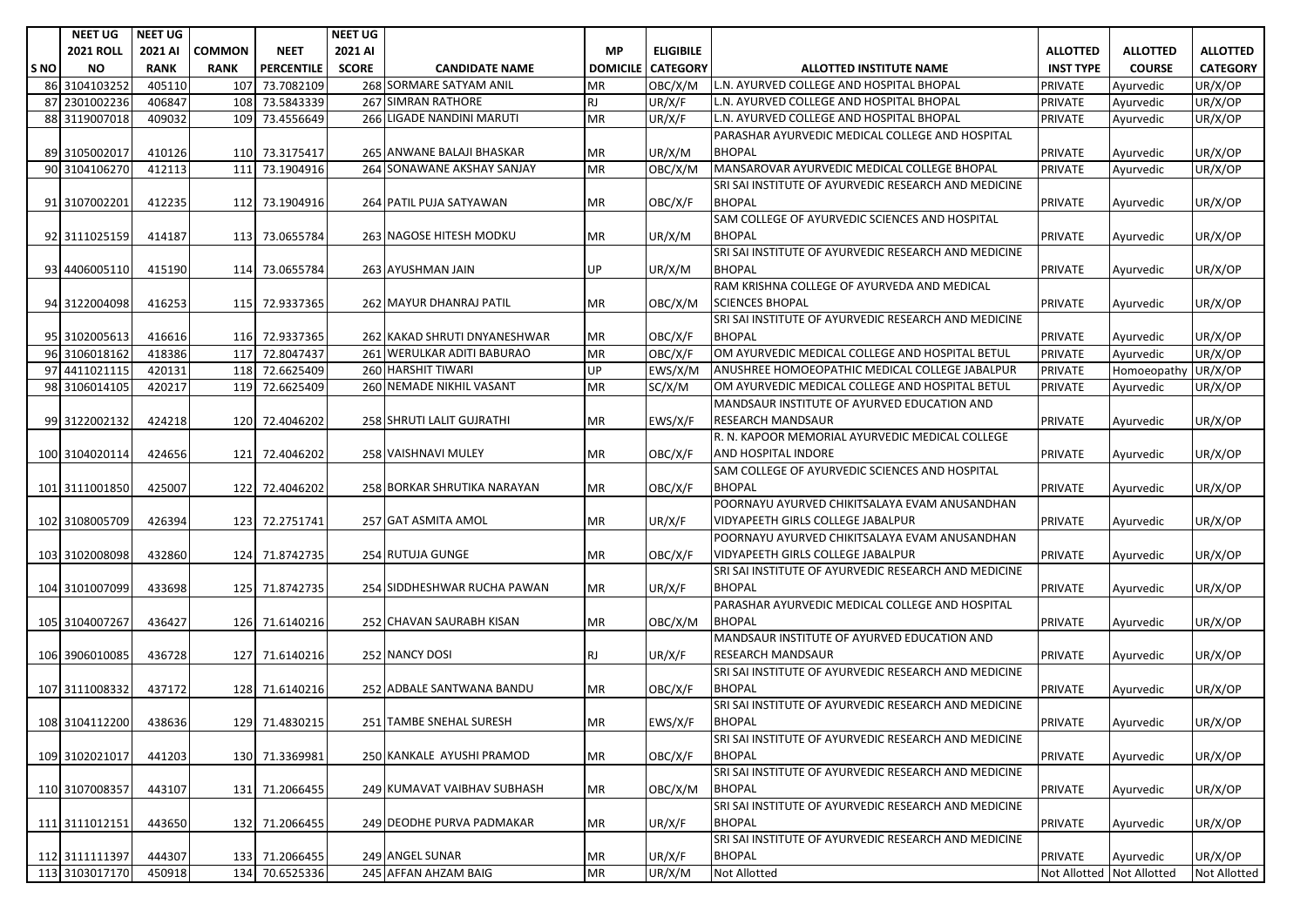|      | <b>NEET UG</b>   | <b>NEET UG</b> |               |                   | <b>NEET UG</b> |                                  |                            |                  |                                                   |                           |                     |                     |
|------|------------------|----------------|---------------|-------------------|----------------|----------------------------------|----------------------------|------------------|---------------------------------------------------|---------------------------|---------------------|---------------------|
|      | <b>2021 ROLL</b> | 2021 AI        | <b>COMMON</b> | <b>NEET</b>       | 2021 AI        |                                  | <b>MP</b>                  | <b>ELIGIBILE</b> |                                                   | <b>ALLOTTED</b>           | <b>ALLOTTED</b>     | <b>ALLOTTED</b>     |
| S NO | <b>NO</b>        | <b>RANK</b>    | <b>RANK</b>   | <b>PERCENTILE</b> | <b>SCORE</b>   | <b>CANDIDATE NAME</b>            | <b>DOMICILE   CATEGORY</b> |                  | <b>ALLOTTED INSTITUTE NAME</b>                    | <b>INST TYPE</b>          | <b>COURSE</b>       | <b>CATEGORY</b>     |
|      | 114 3101012197   | 451930         | 135           | 70.6525336        |                | 245 GORE PRIYANKA ASHOK          | MR                         | OBC/X/F          | <b>Not Allotted</b>                               | <b>Not Allotted</b>       | <b>Not Allotted</b> | Not Allotted        |
|      | 115 3102002057   | 453547         |               | 136 70.5205621    |                | 244 BAGADE SANSKRUTI VILAS       | <b>MR</b>                  | OBC/X/F          | <b>Not Allotted</b>                               | <b>Not Allotted</b>       | <b>Not Allotted</b> | Not Allotted        |
|      |                  |                |               |                   |                |                                  |                            |                  | FACULTY OF AYURVED MANSAROVAR GLOBAL UNIVERSITY   |                           |                     |                     |
|      | 116 3112107229   | 454320         |               | 137 70.5205621    |                | 244 SOLANKE GAYATRI MUNJABHAU    | MR                         | EWS/X/F          | <b>BILKISGANJ SEHORE</b>                          | <b>PRIVATE</b>            | Ayurvedic           | UR/X/OP             |
|      | 117 3110001148   | 455014         |               | 139 70.5205621    |                | 244 PANDIT BASANT                | MR                         | OBC/X/M          | Not Allotted                                      | <b>Not Allotted</b>       | <b>Not Allotted</b> | <b>Not Allotted</b> |
|      |                  |                |               |                   |                |                                  |                            |                  | SAM COLLEGE OF AYURVEDIC SCIENCES AND HOSPITAL    |                           |                     |                     |
|      | 118 3103002460   | 455763         |               | 140 70.3830217    |                | 243 MESARE SHWETA SUBHASH        | MR                         | OBC/X/F          | <b>BHOPAL</b>                                     | <b>PRIVATE</b>            | Ayurvedic           | UR/X/OP             |
|      | 119 3106020052   | 456156         |               | 141 70.3830217    |                | 243 SONUNE SAKSHI ARUN           | <b>MR</b>                  | OBC/X/F          | <b>Not Allotted</b>                               | Not Allotted Not Allotted |                     | <b>Not Allotted</b> |
|      |                  |                |               |                   |                |                                  |                            |                  | PT. DR. SHIV SHAKTILAL SHARMA AYURVED MEDICAL     |                           |                     |                     |
|      | 120 3110116075   | 456603         |               | 142 70.3830217    |                | 243 DEVESH JATASHANKAR PRAJAPATI | <b>MR</b>                  | UR/X/M           | <b>COLLEGE RATLAM</b>                             | <b>PRIVATE</b>            | Ayurvedic           | UR/X/OP             |
|      | 121 3103014134   | 458080         |               | 144 70.2427615    |                | 242 AKANKSHA PAWAR               | <b>MR</b>                  | OBC/X/F          | <b>Not Allotted</b>                               | Not Allotted Not Allotted |                     | Not Allotted        |
|      | 122 3122006395   | 458447         |               | 145 70.2427615    |                | 242 CHAUDHARI ROHIT PRAVIN       | <b>MR</b>                  | OBC/X/M          | <b>Not Allotted</b>                               | Not Allotted              | <b>Not Allotted</b> | Not Allotted        |
|      |                  |                |               |                   |                |                                  |                            |                  | SAM COLLEGE OF AYURVEDIC SCIENCES AND HOSPITAL    |                           |                     |                     |
|      | 123 3906009248   | 458662         |               | 146 70.2427615    |                | 242 MAHI PORWAL                  | <b>RJ</b>                  | EWS/X/F          | <b>BHOPAL</b>                                     | <b>PRIVATE</b>            | Ayurvedic           | UR/X/OP             |
|      |                  |                |               |                   |                |                                  |                            |                  | VIJYASHREE AYURVEDIC MEDICAL COLLEGE AND HOSPITAL |                           |                     |                     |
|      | 124 3101020111   | 460607         |               | 147 70.0986807    |                | 241 JAGDALE SHUBHAM SANTOSH      | MR                         | OBC/X/M          | <b>JABALPUR</b>                                   | <b>PRIVATE</b>            | Ayurvedic           | UR/X/OP             |
|      | 125 1507003217   | 464290         |               | 148 69.8084471    |                | 239 PALAK RANI                   | <b>BR</b>                  | EWS/X/F          | <b>Not Allotted</b>                               | Not Allotted Not Allotted |                     | Not Allotted        |
|      | 126 3118026044   | 465514         |               | 149 69.8084471    |                | 239 CHAVAN ANAGHA KIRAN          | <b>MR</b>                  | OBC/X/F          | <b>Not Allotted</b>                               | Not Allotted Not Allotted |                     | <b>Not Allotted</b> |
|      |                  |                |               |                   |                |                                  |                            |                  | R. N. KAPOOR MEMORIAL AYURVEDIC MEDICAL COLLEGE   |                           |                     |                     |
|      | 127 3104021054   | 468984         |               | 150 69.5379638    |                | 237 WAYKOS RUTUJA SANJAY         | МR                         | OBC/X/F          | AND HOSPITAL INDORE                               | <b>PRIVATE</b>            | Ayurvedic           | UR/X/OP             |
|      |                  |                |               |                   |                |                                  |                            |                  | FACULTY OF AYURVED MANSAROVAR GLOBAL UNIVERSITY   |                           |                     |                     |
|      | 128 3112031109   | 481758         | 151           | 68.791917         |                | 232 DHORE PRANIT PRAMOD          | ΜR                         | OBC/X/M          | <b>BILKISGANJ SEHORE</b>                          | PRIVATE                   | Ayurvedic           | UR/X/OP             |
|      | 129 3111015317   | 484485         |               | 152 68.4817387    |                | 230 BARDE OJASWINI KISHOR        | <b>MR</b>                  | OBC/X/F          | <b>Not Allotted</b>                               | Not Allotted Not Allotted |                     | Not Allotted        |
|      |                  |                |               |                   |                |                                  |                            |                  | SHRIMATI KAMLABEN RAOJI BHAI PATEL GUJARATI       |                           |                     |                     |
|      |                  |                |               |                   |                |                                  |                            |                  | HOMOEOPATHIC MEDICAL COLLEGE HOSPITAL AND         |                           |                     |                     |
|      | 130 4411002169   | 485767         |               | 153 68.4817387    |                | 230 KARTIKEY MISHRA              | UP                         | EWS/X/M          | RESEARCH CENTRE INDORE                            | <b>PRIVATE</b>            | Homoeopathy UR/X/OP |                     |
|      |                  |                |               |                   |                |                                  |                            |                  | SAM COLLEGE OF AYURVEDIC SCIENCES AND HOSPITAL    |                           |                     |                     |
|      | 131 3106016197   | 491396         | 154           | 68.04723          |                | 227 MAPARI KULDIP SANJAY         | MR                         | OBC/X/M          | <b>BHOPAL</b>                                     | <b>PRIVATE</b>            | Ayurvedic           | UR/X/OP             |
|      | 132 3106006039   | 494255         |               | 155 67.8922056    |                | 226 GOSAVI SHIVAM SUNIL          | <b>MR</b>                  | OBC/X/M          | <b>Not Allotted</b>                               | Not Allotted Not Allotted |                     | <b>Not Allotted</b> |
|      | 133 3107004061   | 496002         |               | 156 67.7241654    |                | 225 PARDESHI SNEHAL RAVINDRA     | MR                         | OBC/X/F          | <b>Not Allotted</b>                               | <b>Not Allotted</b>       | <b>Not Allotted</b> | Not Allotted        |
|      | 134 4408021382   | 499125         |               | 157 67.5785305    |                | 224 HASMAT RAZA                  | UP                         | OBC/X/M          | SAIFIA HAMIDIA UNANI TIBBIYA COLLEGE BURHANPUR    | PRIVATE                   | Unani               | UR/X/OP             |
|      |                  |                |               |                   |                |                                  |                            |                  | POORNAYU AYURVED CHIKITSALAYA EVAM ANUSANDHAN     |                           |                     |                     |
|      | 135 3118003126   | 502168         |               | 158 67.4394359    |                | 223 LAVHANGADE ANUSHKA RAJESH    | MR                         | OBC/X/F          | VIDYAPEETH GIRLS COLLEGE JABALPUR                 | <b>PRIVATE</b>            | Ayurvedic           | UR/X/OP             |
|      |                  |                |               |                   |                |                                  |                            |                  | SAM COLLEGE OF AYURVEDIC SCIENCES AND HOSPITAL    |                           |                     |                     |
|      | 136 1702010059   | 505565         |               | 159 67.1407193    |                | 221 NISTHA PANDEY                | CG                         | UR/X/F           | <b>BHOPAL</b>                                     | <b>PRIVATE</b>            | Ayurvedic           | UR/X/OP             |
|      | 137 3101005396   | 511490         |               | 160 66.8148702    |                | 219 AGRE SAKSHI RAJARAM          | <b>MR</b>                  | OBC/X/F          | <b>Not Allotted</b>                               | <b>Not Allotted</b>       | <b>Not Allotted</b> | Not Allotted        |
|      |                  |                |               |                   |                |                                  |                            |                  | POORNAYU AYURVED CHIKITSALAYA EVAM ANUSANDHAN     |                           |                     |                     |
|      | 138 3104008020   | 511685         |               | 161 66.8148702    |                | 219 VIBHA VIJAY PAHADE           | <b>MR</b>                  | EWS/X/F          | VIDYAPEETH GIRLS COLLEGE JABALPUR                 | <b>PRIVATE</b>            | Ayurvedic           | UR/X/OP             |
|      |                  |                |               |                   |                |                                  |                            |                  | DR. SHANKAR DAYAL SHARMA AYURVEDIC COLLEGE AND    |                           |                     |                     |
|      | 139 3113003262   | 515726         |               | 162 66.5068935    |                | 217 BIDGAR KRUSHNA HARIBHAU      | MR                         | OBC/X/M          | <b>HOSPITAL BHOPAL</b>                            | <b>PRIVATE</b>            | Ayurvedic           | UR/X/OP             |
|      |                  |                |               |                   |                |                                  |                            |                  | R. N. KAPOOR MEMORIAL AYURVEDIC MEDICAL COLLEGE   |                           |                     |                     |
|      | 140 4406002229   | 520032         |               | 163 66.1640137    |                | 215 MRATYUNJAY SAMELE            | MP                         | EWS/X/M          | AND HOSPITAL INDORE                               | <b>PRIVATE</b>            | Ayurvedic           | UR/X/OP             |
|      | 141 3101001025   | 521469         |               | 164 66.1640137    |                | 215 SUDAKE DNYANESHWARI SANTOSH  | <b>MR</b>                  | OBC/X/F          | <b>Not Allotted</b>                               | Not Allotted Not Allotted |                     | Not Allotted        |
|      |                  |                |               |                   |                |                                  |                            |                  | POORNAYU AYURVED CHIKITSALAYA EVAM ANUSANDHAN     |                           |                     |                     |
|      | 142 3111106353   | 522827         |               | 165 66.0116443    |                | 214 PRATIKSHA KHANDEKAR          | МR                         | SC/X/F           | VIDYAPEETH GIRLS COLLEGE JABALPUR                 | <b>PRIVATE</b>            | Ayurvedic           | UR/X/OP             |
|      | 143 3111015269   | 523614         |               | 166 66.0116443    |                | 214 SAO SARANG NAMDEO            | MR                         | OBC/X/M          | Not Allotted                                      | Not Allotted Not Allotted |                     | Not Allotted        |
|      | 144 3122005270   | 524917         |               | 167 65.8563609    |                | 213 SURYAWANSHI SUMIT SANJAY     | ${\sf MR}$                 | OBC/X/M          | Not Allotted                                      | Not Allotted Not Allotted |                     | Not Allotted        |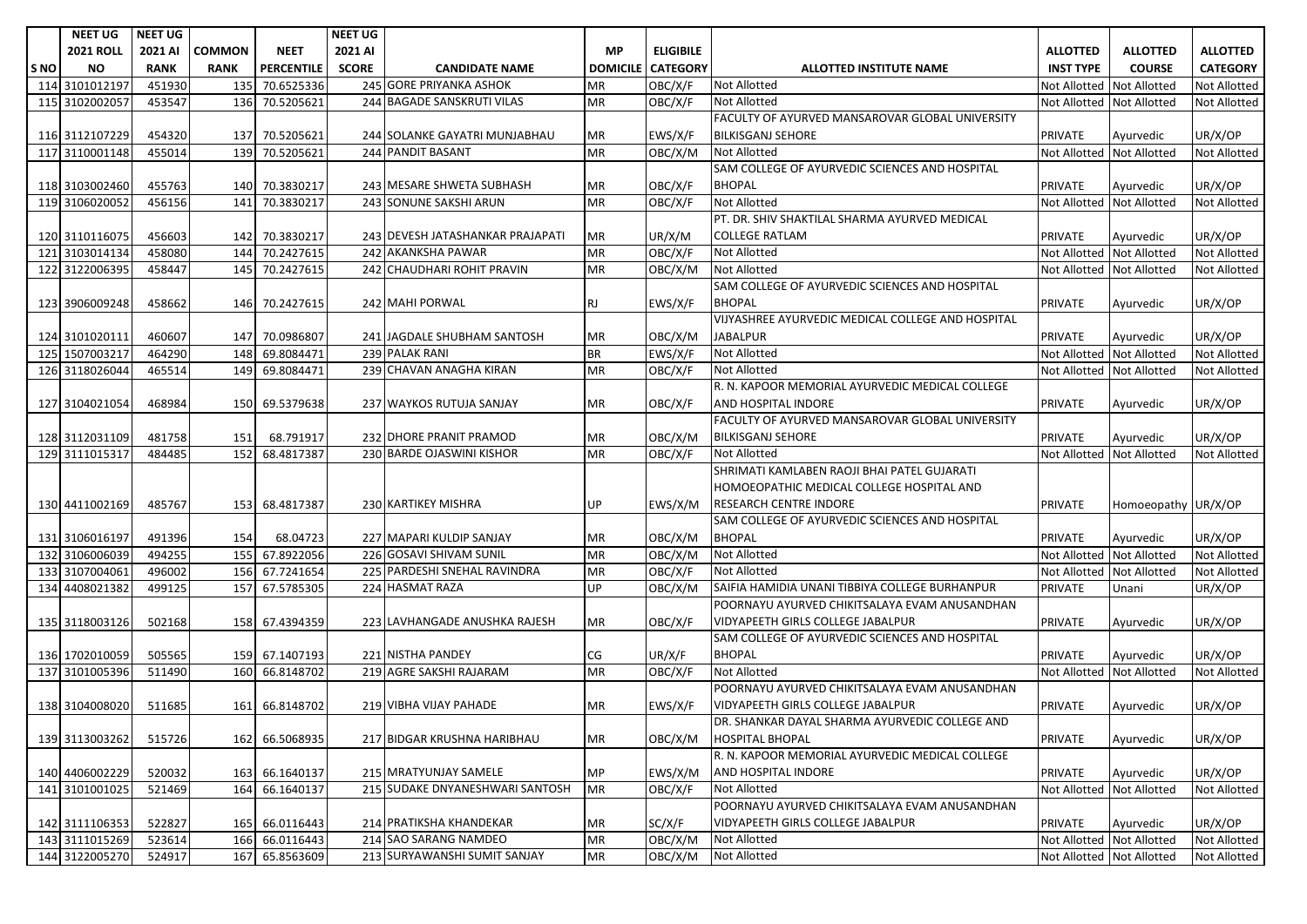|     | <b>NEET UG</b>   | <b>NEET UG</b> |               |                   | <b>NEET UG</b> |                                    |                 |                  |                                                   |                           |                     |                     |
|-----|------------------|----------------|---------------|-------------------|----------------|------------------------------------|-----------------|------------------|---------------------------------------------------|---------------------------|---------------------|---------------------|
|     | <b>2021 ROLL</b> | 2021 AI        | <b>COMMON</b> | <b>NEET</b>       | 2021 AI        |                                    | <b>MP</b>       | <b>ELIGIBILE</b> |                                                   | <b>ALLOTTED</b>           | <b>ALLOTTED</b>     | <b>ALLOTTED</b>     |
| SNO | <b>NO</b>        | <b>RANK</b>    | <b>RANK</b>   | <b>PERCENTILE</b> | <b>SCORE</b>   | <b>CANDIDATE NAME</b>              | <b>DOMICILE</b> | <b>CATEGORY</b>  | <b>ALLOTTED INSTITUTE NAME</b>                    | <b>INST TYPE</b>          | <b>COURSE</b>       | <b>CATEGORY</b>     |
|     |                  |                |               |                   |                |                                    |                 |                  | R. N. KAPOOR MEMORIAL AYURVEDIC MEDICAL COLLEGE   |                           |                     |                     |
|     | 145 3122005147   | 525062         |               | 168 65.8563609    |                | 213 PATHAN SAANI YASNAIN KHAN      | ΜR              | OBC/X/M          | AND HOSPITAL INDORE                               | <b>PRIVATE</b>            | Ayurvedic           | UR/X/OP             |
|     | 146 3104103212   | 525687         | 169           | 65.8563609        |                | 213 SANKET PATHADE                 | <b>MR</b>       | EWS/X/M          | <b>Not Allotted</b>                               | <b>Not Allotted</b>       | <b>Not Allotted</b> | <b>Not Allotted</b> |
|     |                  |                |               |                   |                |                                    |                 |                  | SAM COLLEGE OF AYURVEDIC SCIENCES AND HOSPITAL    |                           |                     |                     |
|     | 147 3103002071   | 528287         | 171           | 65.6997824        |                | 212 RANE AKANKSHA UPENDRAKUMAR     | ΜR              | OBC/X/F          | <b>BHOPAL</b>                                     | <b>PRIVATE</b>            | Ayurvedic           | UR/X/OP             |
|     | 148 3107010098   | 529486         | 172           | 65.6997824        |                | 212 BAGUL SRUSHTI BANDU            | <b>MR</b>       | OBC/X/F          | <b>Not Allotted</b>                               | <b>Not Allotted</b>       | <b>Not Allotted</b> | Not Allotted        |
|     |                  |                |               |                   |                |                                    |                 |                  | PARASHAR AYURVEDIC MEDICAL COLLEGE AND HOSPITAL   |                           |                     |                     |
|     | 149 3104004447   | 530827         |               | 173 65.5347856    |                | 211 APOORVA GAIKWAD                | ΜR              | SC/X/F           | <b>BHOPAL</b>                                     | <b>PRIVATE</b>            | Ayurvedic           | UR/X/OP             |
|     | 150 3111119204   | 535528         | 174           | 65.1847827        |                | 209 GIRI RITESH DILIP              | MR              | OBC/X/M          | <b>Not Allotted</b>                               | Not Allotted Not Allotted |                     | Not Allotted        |
|     | 151 3112105148   | 535911         |               | 175 65.1847827    |                | 209 TURARE VAISHNAVI RAJENDRA      | <b>MR</b>       | OBC/X/F          | <b>Not Allotted</b>                               | <b>Not Allotted</b>       | <b>Not Allotted</b> | <b>Not Allotted</b> |
|     |                  |                |               |                   |                |                                    |                 |                  | R. N. KAPOOR MEMORIAL HOMEOPATHIC HOSPITAL AND    |                           |                     |                     |
|     | 152 2208008153   | 537717         |               | 176 65.0247074    |                | 208 SHAIKH TARIQ ANWAR AENUDDIN    | GT              | UR/X/M           | MEDICAL COLLEGE INDORE                            | <b>PRIVATE</b>            | Homoeopathy         | UR/X/OP             |
|     | 153 3122005071   | 540682         | 177           | 64.8678051        |                | 207 KADAM JIDNYASA SHANTARAM       | <b>MR</b>       | OBC/X/F          | Not Allotted                                      | <b>Not Allotted</b>       | <b>Not Allotted</b> | Not Allotted        |
|     |                  |                |               |                   |                | PINJARI MASIRA BANO SHAIKH         |                 |                  |                                                   |                           |                     |                     |
|     | 154 3122002093   | 543085         |               | 178 64.7079241    |                | 206 RAFIQUE                        | ΜR              | OBC/X/F          | SAIFIA HAMIDIA UNANI TIBBIYA COLLEGE BURHANPUR    | <b>PRIVATE</b>            | Unani               | UR/X/OP             |
|     | 155 3110016261   | 545245         |               | 179 64.5190973    |                | 205 PATIL VIJAY YASHWANT           | ΜR              | OBC/X/M          | <b>Not Allotted</b>                               | <b>Not Allotted</b>       | <b>Not Allotted</b> | <b>Not Allotted</b> |
|     | 156 3112108341   | 546511         |               | 180 64.5190973    |                | 205 CHIDDARWAR VAISHNAVI SANJAY    | MR              | UR/X/F           | OM AYURVEDIC MEDICAL COLLEGE AND HOSPITAL BETUL   | PRIVATE                   | Ayurvedic           | UR/X/OP             |
|     |                  |                |               |                   |                |                                    |                 |                  | FACULTY OF AYURVED MANSAROVAR GLOBAL UNIVERSITY   |                           |                     |                     |
|     | 157 1402102241   | 548167         | 181           | 64.358763         |                | 204 SEEMA BORO                     | AM              | ST/X/F           | <b>BILKISGANJ SEHORE</b>                          | <b>PRIVATE</b>            | Ayurvedic           | UR/X/OP             |
|     |                  |                |               |                   |                |                                    |                 |                  | SAM COLLEGE OF AYURVEDIC SCIENCES AND HOSPITAL    |                           |                     |                     |
|     | 158 3001001461   | 551601         |               | 182 64.1938958    |                | 203 HAPPY MISHRA                   | ΒR              | UR/X/F           | <b>BHOPAL</b>                                     | <b>PRIVATE</b>            | Ayurvedic           | UR/X/OP             |
|     | 159 3003017176   | 553810         | 183           | 64.0309065        |                | 202 MITHALI VARMA                  | <b>MP</b>       | OBC/X/F          | OM AYURVEDIC MEDICAL COLLEGE AND HOSPITAL BETUL   | PRIVATE                   | Ayurvedic           | UR/X/OP             |
|     |                  |                |               |                   |                |                                    |                 |                  | DEPARTMENT OF AYURVED AND COMMUNITY IES           |                           |                     |                     |
|     | 160 3118003298   | 555878         |               | 184 63.8614416    |                | 201 ABHINAY KUREEL                 | ΜR              | SC/X/M           | UNIVERSITY CAMPUS KALKHEDA BHOPAL                 | <b>PRIVATE</b>            | Ayurvedic           | UR/X/OP             |
|     | 161 3111001475   | 557119         |               | 185 63.8614416    |                | 201 VAIBHAVI RAJESH BOPCHE         | MR              | OBC/X/F          | <b>Not Allotted</b>                               | <b>Not Allotted</b>       | <b>Not Allotted</b> | <b>Not Allotted</b> |
|     | 162 3111016348   | 557765         |               | 186 63.8614416    |                | 201 TISHA CHAUHAN                  | MR              | UR/X/F           | Not Allotted                                      | <b>Not Allotted</b>       | <b>Not Allotted</b> | <b>Not Allotted</b> |
|     |                  |                |               |                   |                |                                    |                 |                  | VIJYASHREE AYURVEDIC MEDICAL COLLEGE AND HOSPITAL |                           |                     |                     |
|     | 163 3004022243   | 561095         |               | 187 63.5059993    |                | 199 ROHIT KUMAR JAIN               | ΜP              | EWS/X/M          | <b>JABALPUR</b>                                   | <b>PRIVATE</b>            | Ayurvedic           | UR/X/OP             |
|     | 164 3107001141   | 565137         |               | 188 63.3397074    |                | 198 ADITYA RAJENDRA PATIL          | MR              | OBC/X/M          | <b>Not Allotted</b>                               | <b>Not Allotted</b>       | <b>Not Allotted</b> | <b>Not Allotted</b> |
|     |                  |                |               |                   |                |                                    |                 |                  | PARASHAR AYURVEDIC MEDICAL COLLEGE AND HOSPITAL   |                           |                     |                     |
|     | 165 3106010240   | 567563         | 189           | 63.1684294        |                | 197 SONUNE SNEHAL SUNIL            | МR              | OBC/X/F          | <b>BHOPAL</b>                                     | <b>PRIVATE</b>            | Ayurvedic           | UR/X/OP             |
|     | 166 3103004043   | 569615         |               | 190 62.9904168    |                | 196 MORE SHRUSHTI                  | MR              | SC/X/F           | <b>Not Allotted</b>                               | Not Allotted              | <b>Not Allotted</b> | <b>Not Allotted</b> |
|     |                  |                |               |                   |                |                                    |                 |                  | MANDSAUR INSTITUTE OF AYURVED EDUCATION AND       |                           |                     |                     |
|     | 167 3905103074   | 586432         | 191           | 61.8878916        |                | 190 HARSHIT MEHTA                  | RJ              | OBC/X/M          | <b>RESEARCH MANDSAUR</b>                          | PRIVATE                   | Ayurvedic           | UR/X/OP             |
|     |                  |                |               |                   |                |                                    |                 |                  | POORNAYU AYURVED CHIKITSALAYA EVAM ANUSANDHAN     |                           |                     |                     |
|     | 168 2209002106   | 589970         |               | 192 61.7127283    |                | 189 DIVA MITAL                     | MP              | UR/X/F           | VIDYAPEETH GIRLS COLLEGE JABALPUR                 | <b>PRIVATE</b>            | Ayurvedic           | UR/X/OP             |
|     |                  |                |               |                   |                |                                    |                 |                  | VIJYASHREE AYURVEDIC MEDICAL COLLEGE AND HOSPITAL |                           |                     |                     |
|     | 169 3111101628   | 600552         |               | 193 60.9536008    |                | 185 ASHRAFI FALAK SABA ABDUL HABIB | MR              | UR/X/F           | <b>JABALPUR</b>                                   | <b>PRIVATE</b>            | Ayurvedic           | UR/X/OP             |
|     |                  |                |               |                   |                |                                    |                 |                  | RAM KRISHNA COLLEGE OF AYURVEDA AND MEDICAL       |                           |                     |                     |
|     | 170 3111125129   | 619828         |               | 194 59.7817873    |                | 179 PRACHI DESHMUKH                | <b>MP</b>       | OBC/X/F          | <b>SCIENCES BHOPAL</b>                            | <b>PRIVATE</b>            | Ayurvedic           | UR/X/OP             |
|     | 171 3001006199   | 628430         |               | 196 59.1953625    |                | 176 RABIYA HUSAIN                  | MP              | OBC/X/F          | SAIFIA HAMIDIA UNANI TIBBIYA COLLEGE BURHANPUR    | <b>PRIVATE</b>            | Unani               | UR/X/OP             |
|     | 172 3107005310   | 630216         |               | 197 58.9507814    |                | 175 SHAIKH OSAMA SHAIKH BILAL      | MR              | EWS/X/M          | SAIFIA HAMIDIA UNANI TIBBIYA COLLEGE BURHANPUR    | PRIVATE                   | Unani               | UR/X/OP             |
|     |                  |                |               |                   |                |                                    |                 |                  | MANDSAUR INSTITUTE OF AYURVED EDUCATION AND       |                           |                     |                     |
|     | 173 3905107084   | 632314         |               | 199 58.9507814    |                | 175 AARVI SHARMA                   | RJ.             | UR/X/F           | RESEARCH MANDSAUR                                 | PRIVATE                   | Ayurvedic           | UR/X/OP             |
|     | 174 3003103306   | 637185         |               | 200 58.5600473    |                | 173 TANMAY HIRA                    | <b>MP</b>       | EWS/X/M          | <b>Not Allotted</b>                               | Not Allotted Not Allotted |                     | <b>Not Allotted</b> |
|     | 175 3111004466   | 638663         |               | 201 58.5600473    |                | 173 JAY MUKESH CHHENIYA            | ΜR              | OBC/X/M          | <b>Not Allotted</b>                               | Not Allotted Not Allotted |                     | Not Allotted        |
|     |                  |                |               |                   |                |                                    |                 |                  | VIJYASHREE AYURVEDIC MEDICAL COLLEGE AND HOSPITAL |                           |                     |                     |
|     | 176 3004017094   | 641646         |               | 202 58.3588524    |                | 172 SWAPNIL JAIN                   | MP              | UR/X/M           | JABALPUR                                          | <b>PRIVATE</b>            | Ayurvedic           | UR/X/OP             |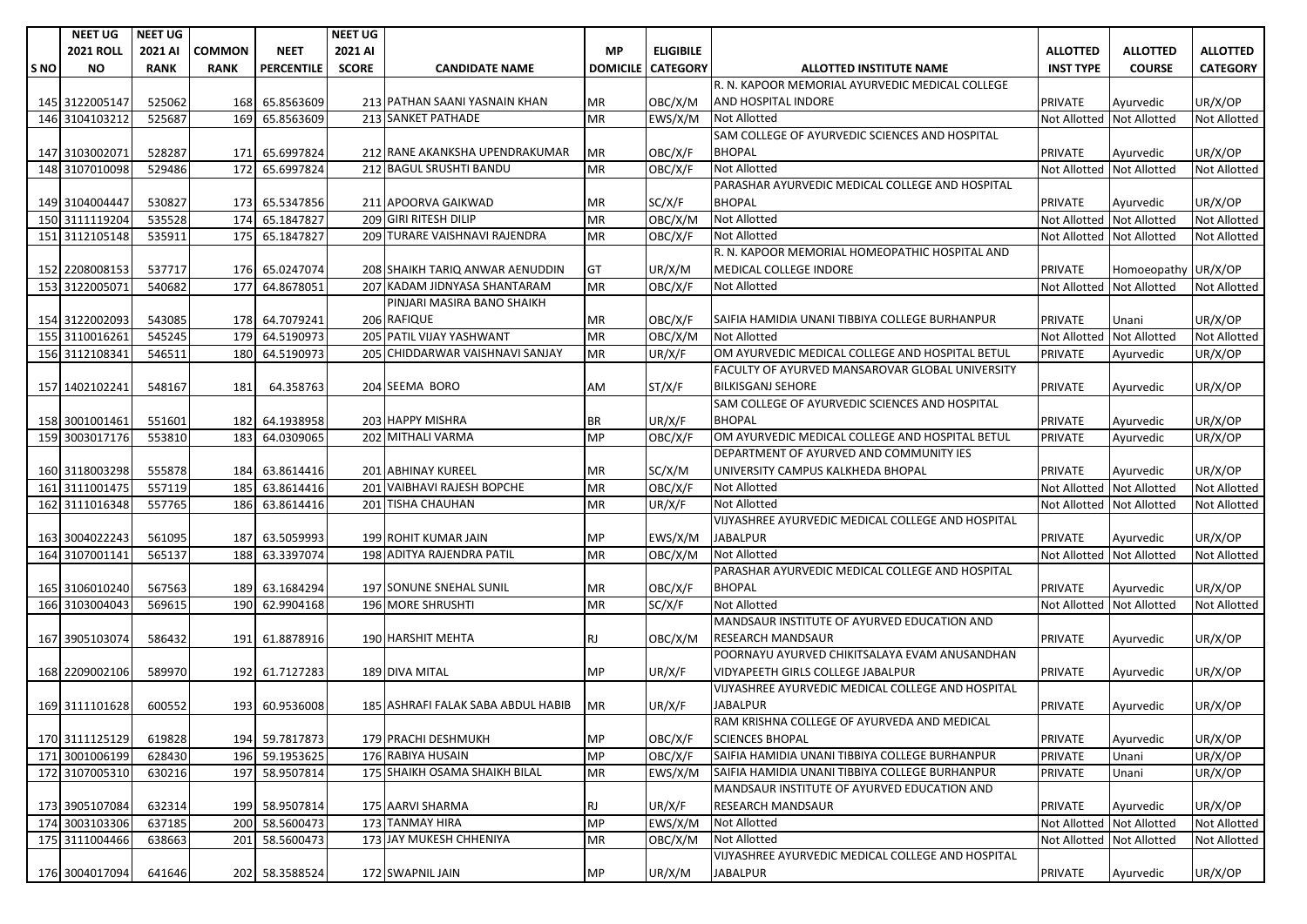|            | <b>NEET UG</b>   | <b>NEET UG</b> |             |                   | <b>NEET UG</b> |                                  |                 |                  |                                                        |                           |                     |                     |
|------------|------------------|----------------|-------------|-------------------|----------------|----------------------------------|-----------------|------------------|--------------------------------------------------------|---------------------------|---------------------|---------------------|
|            | <b>2021 ROLL</b> | 2021 AI        | COMMON      | <b>NEET</b>       | 2021 AI        |                                  | <b>MP</b>       | <b>ELIGIBILE</b> |                                                        | <b>ALLOTTED</b>           | <b>ALLOTTED</b>     | <b>ALLOTTED</b>     |
| <b>SNO</b> | <b>NO</b>        | <b>RANK</b>    | <b>RANK</b> | <b>PERCENTILE</b> | <b>SCORE</b>   | <b>CANDIDATE NAME</b>            | <b>DOMICILE</b> | <b>CATEGORY</b>  | <b>ALLOTTED INSTITUTE NAME</b>                         | <b>INST TYPE</b>          | <b>COURSE</b>       | <b>CATEGORY</b>     |
|            |                  |                |             |                   |                |                                  |                 |                  | DR. SHANKAR DAYAL SHARMA AYURVEDIC COLLEGE AND         |                           |                     |                     |
|            | 177 3111031042   | 656672         |             | 203 57.2899999    |                | 167 KOTANGALE NIDHI SANDIP KUMAR | MR              | SC/X/F           | <b>HOSPITAL BHOPAL</b>                                 | <b>PRIVATE</b>            | Ayurvedic           | UR/X/OP             |
|            |                  |                |             |                   |                |                                  |                 |                  | FACULTY OF AYURVED MANSAROVAR GLOBAL UNIVERSITY        |                           |                     |                     |
|            | 178 3111026128   | 664659         |             | 205 56.8070542    |                | 165 DAHULE CHETNA RAMBHAU        | MR              | OBC/X/F          | <b>BILKISGANJ SEHORE</b>                               | <b>PRIVATE</b>            | Ayurvedic           | UR/X/OP             |
|            |                  |                |             |                   |                |                                  |                 |                  | FACULTY OF AYURVED MANSAROVAR GLOBAL UNIVERSITY        |                           |                     |                     |
|            | 179 3111104598   | 667057         |             | 206 56.5957574    |                | 164 SHRUTI S KELZARE             | MR              | SC/X/F           | <b>BILKISGANJ SEHORE</b>                               | <b>PRIVATE</b>            | Ayurvedic           | UR/X/OP             |
|            |                  |                |             |                   |                |                                  |                 |                  | FACULTY OF AYURVED MANSAROVAR GLOBAL UNIVERSITY        |                           |                     |                     |
|            | 180 3111129069   | 670532         | 207         | 56.384072         |                | 163 SARA                         | MR              | UR/X/F           | <b>BILKISGANJ SEHORE</b>                               | <b>PRIVATE</b>            | Ayurvedic           | UR/X/OP             |
|            |                  |                |             |                   |                |                                  |                 |                  | NARAYAN SHRI HOMOEOPATHIC MEDICAL COLLEGE AND          |                           |                     |                     |
|            | 181 3110001471   | 678184         |             | 209 55.9469731    |                | 161 AMAN KUMAR MISHRA            | UP              | UR/X/M           | <b>HOSPITAL BHOPAL</b>                                 | <b>PRIVATE</b>            | Homoeopathy         | UR/X/OP             |
|            | 182 4415014190   | 680419         |             | 210 55.6617256    |                | 160 SHIWANGI DAS                 | <b>UP</b>       | SC/X/F           | Not Allotted                                           | <b>Not Allotted</b>       | <b>Not Allotted</b> | <b>Not Allotted</b> |
|            |                  |                |             |                   |                |                                  |                 |                  | DR. SHANKAR DAYAL SHARMA AYURVEDIC COLLEGE AND         |                           |                     |                     |
|            | 183 3005002078   | 681682         |             | 211 55.6617256    |                | 160 CHARVI SHARMA                | MP              | UR/X/F           | <b>HOSPITAL BHOPAL</b>                                 | <b>PRIVATE</b>            | Ayurvedic           | UR/X/OP             |
|            |                  |                |             |                   |                |                                  |                 |                  | MANDSAUR INSTITUTE OF AYURVED EDUCATION AND            |                           |                     |                     |
|            | 184 3003027174   | 686178         |             | 213 55.4443418    |                | 159 JYOTIRADITYA NAGAR           | MP              | EWS/X/M          | <b>RESEARCH MANDSAUR</b>                               | <b>PRIVATE</b>            | Ayurvedic           | UR/X/OP             |
|            | 185 3107001103   | 687234         |             | 214 55.4443418    |                | 159 SHAIKH ANAS SHAIKH FAKIRA    | <b>MR</b>       | EWS/X/M          | SAIFIA HAMIDIA UNANI TIBBIYA COLLEGE BURHANPUR         | <b>PRIVATE</b>            | Unani               | UR/X/OP             |
|            |                  |                |             |                   |                |                                  |                 |                  | POORNAYU AYURVED CHIKITSALAYA EVAM ANUSANDHAN          |                           |                     |                     |
|            | 186 3115102202   | 695741         |             | 215 54.7870098    |                | 156 LAVHADE ANUSHKA AJAY         | MR              | UR/X/F           | VIDYAPEETH GIRLS COLLEGE JABALPUR                      | <b>PRIVATE</b>            | Ayurvedic           | UR/X/OP             |
|            |                  |                |             |                   |                |                                  |                 |                  | DEPARTMENT OF AYURVED AND COMMUNITY IES                |                           |                     |                     |
|            | 187 3104107149   | 701811         |             | 216 54.4832423    |                | 155 AHIRE RUSHIKESH RAJENDRA     | MR              | UR/X/M           | UNIVERSITY CAMPUS KALKHEDA BHOPAL                      | <b>PRIVATE</b>            | Ayurvedic           | UR/X/OP             |
|            |                  |                |             |                   |                |                                  |                 |                  | <b>FACULTY OF AYURVED MANSAROVAR GLOBAL UNIVERSITY</b> |                           |                     |                     |
|            | 188 3111116150   | 704107         |             | 217 54.2647576    |                | 154 ARSHI ANAM MOHAMMAD MUSA     | MR              | OBC/X/F          | <b>BILKISGANJ SEHORE</b>                               | <b>PRIVATE</b>            | Ayurvedic           | UR/X/OP             |
|            |                  |                |             |                   |                |                                  |                 |                  | POORNAYU AYURVED CHIKITSALAYA EVAM ANUSANDHAN          |                           |                     |                     |
|            | 189 3111131023   | 707199         |             | 218 54.0424523    |                | 153 ADITI SONI                   | <b>MP</b>       | OBC/X/F          | VIDYAPEETH GIRLS COLLEGE JABALPUR                      | <b>PRIVATE</b>            | Ayurvedic           | UR/X/OP             |
|            |                  |                |             |                   |                |                                  |                 |                  | FACULTY OF AYURVED MANSAROVAR GLOBAL UNIVERSITY        |                           |                     |                     |
|            | 190 3122006005   | 707378         |             | 219 54.0424523    |                | 153 PATIL DEVASHRI BAJIRAO       | MR              | OBC/X/F          | <b>BILKISGANJ SEHORE</b>                               | <b>PRIVATE</b>            | Ayurvedic           | UR/X/OP             |
|            |                  |                |             |                   |                |                                  |                 |                  | FACULTY OF AYURVED MANSAROVAR GLOBAL UNIVERSITY        |                           |                     |                     |
|            | 191 3107008046   | 713483         |             | 220 53.5712274    |                | 151 PATIL VAIBHAV SUNIL          | MR              | OBC/X/M          | <b>BILKISGANJ SEHORE</b>                               | <b>PRIVATE</b>            | Ayurvedic           | UR/X/OP             |
|            | 192 3103008119   | 717487         |             | 221 53.2574227    |                | 150 SYED SHAFE                   | <b>MR</b>       | UR/X/M           | <b>Not Allotted</b>                                    | Not Allotted Not Allotted |                     | Not Allotted        |
|            |                  |                |             |                   |                |                                  |                 |                  | SARVEPALLI RADHAKRISHNAN COLLEGE OF AYURVED            |                           |                     |                     |
|            | 193 1703022175   | 722131         |             | 222 53.0274116    |                | 149 ASHISH JAISWAL               | CG              | OBC/X/M          | HOSPITAL AND RESEARCH CENTRE COLLEGE BHOPAL            | <b>PRIVATE</b>            | Ayurvedic           | UR/X/OP             |
|            |                  |                |             |                   |                |                                  |                 |                  | SARVEPALLI RADHAKRISHNAN COLLEGE OF AYURVED            |                           |                     |                     |
|            | 194 4402003118   | 723514         |             | 223 53.0274116    |                | 149 NIDHI YADAV                  | UP              | OBC/X/F          | HOSPITAL AND RESEARCH CENTRE COLLEGE BHOPAL            | <b>PRIVATE</b>            | Ayurvedic           | UR/X/OP             |
|            |                  |                |             |                   |                |                                  |                 |                  | SARVEPALLI RADHAKRISHNAN COLLEGE OF AYURVED            |                           |                     |                     |
|            | 195 3001029218   | 725605         | 224         | 52.794875         |                | 148 HIMANSHU                     | MP              | OBC/X/M          | HOSPITAL AND RESEARCH CENTRE COLLEGE BHOPAL            | <b>PRIVATE</b>            | Ayurvedic           | UR/X/OP             |
|            |                  |                |             |                   |                |                                  |                 |                  | FACULTY OF AYURVED MANSAROVAR GLOBAL UNIVERSITY        |                           |                     |                     |
|            | 196 3001001564   | 729720         |             | 225 52.5525603    |                | 147 ANSHIKA VIJAYVARGIYA         | MP              | UR/X/F           | <b>BILKISGANJ SEHORE</b>                               | <b>PRIVATE</b>            | Ayurvedic           | UR/X/OP             |
|            |                  |                |             |                   |                |                                  |                 |                  | FACULTY OF AYURVED MANSAROVAR GLOBAL UNIVERSITY        |                           |                     |                     |
|            | 197 3004013157   | 731401         |             | 226 52.5525603    |                | 147 NEERAJ KUMAR SONI            | <b>MP</b>       | OBC/X/M          | <b>BILKISGANJ SEHORE</b>                               | PRIVATE                   | Ayurvedic           | UR/X/OP             |
|            |                  |                |             |                   |                |                                  |                 |                  | FACULTY OF AYURVED MANSAROVAR GLOBAL UNIVERSITY        |                           |                     |                     |
|            | 198 3122010354   | 732756         | 227         | 52.290042         |                | 146 BIRARE MANASVI MILIND        | ΜR              | SC/X/F           | <b>BILKISGANJ SEHORE</b>                               | <b>PRIVATE</b>            | Ayurvedic           | UR/X/OP             |
|            | 199 3001003553   | 732791         | 228         | 52.290042         |                | 146 SIDDHANT SINGH PARIHAR       | <b>MP</b>       | UR/X/M           | <b>Not Allotted</b>                                    | Not Allotted Not Allotted |                     | <b>Not Allotted</b> |
|            |                  |                |             |                   |                | SAYYED SOHEL SAYYED              |                 |                  |                                                        |                           |                     |                     |
|            | 200 3104016018   | 733381         | 229         | 52.290042         |                | 146 ATIQUEUDDIN                  | ΜR              | EWS/X/M          | SAIFIA HAMIDIA UNANI TIBBIYA COLLEGE BURHANPUR         | <b>PRIVATE</b>            | Unani               | UR/X/OP             |
|            |                  |                |             |                   |                |                                  |                 |                  | FACULTY OF AYURVED MANSAROVAR GLOBAL UNIVERSITY        |                           |                     |                     |
|            | 201 3122003079   | 734062         | 230         | 52.290042         |                | 146 MAHALE DIVYANGI CHANDRAKANT  | MR              | OBC/X/F          | <b>BILKISGANJ SEHORE</b>                               | <b>PRIVATE</b>            | Ayurvedic           | UR/X/OP             |
|            | 202 3113110280   | 734612         | 231         | 52.290042         |                | 146 SHEWALE PRANJAL KEWAL        | MR              | OBC/X/F          | Not Allotted                                           | Not Allotted Not Allotted |                     | Not Allotted        |
|            | 203 3111014193   | 734872         | 232         | 52.290042         |                | 146 AYAAN SHEIKH                 | MP              | OBC/X/M          | Not Allotted                                           | Not Allotted Not Allotted |                     | Not Allotted        |
|            |                  |                |             |                   |                |                                  |                 |                  |                                                        |                           |                     |                     |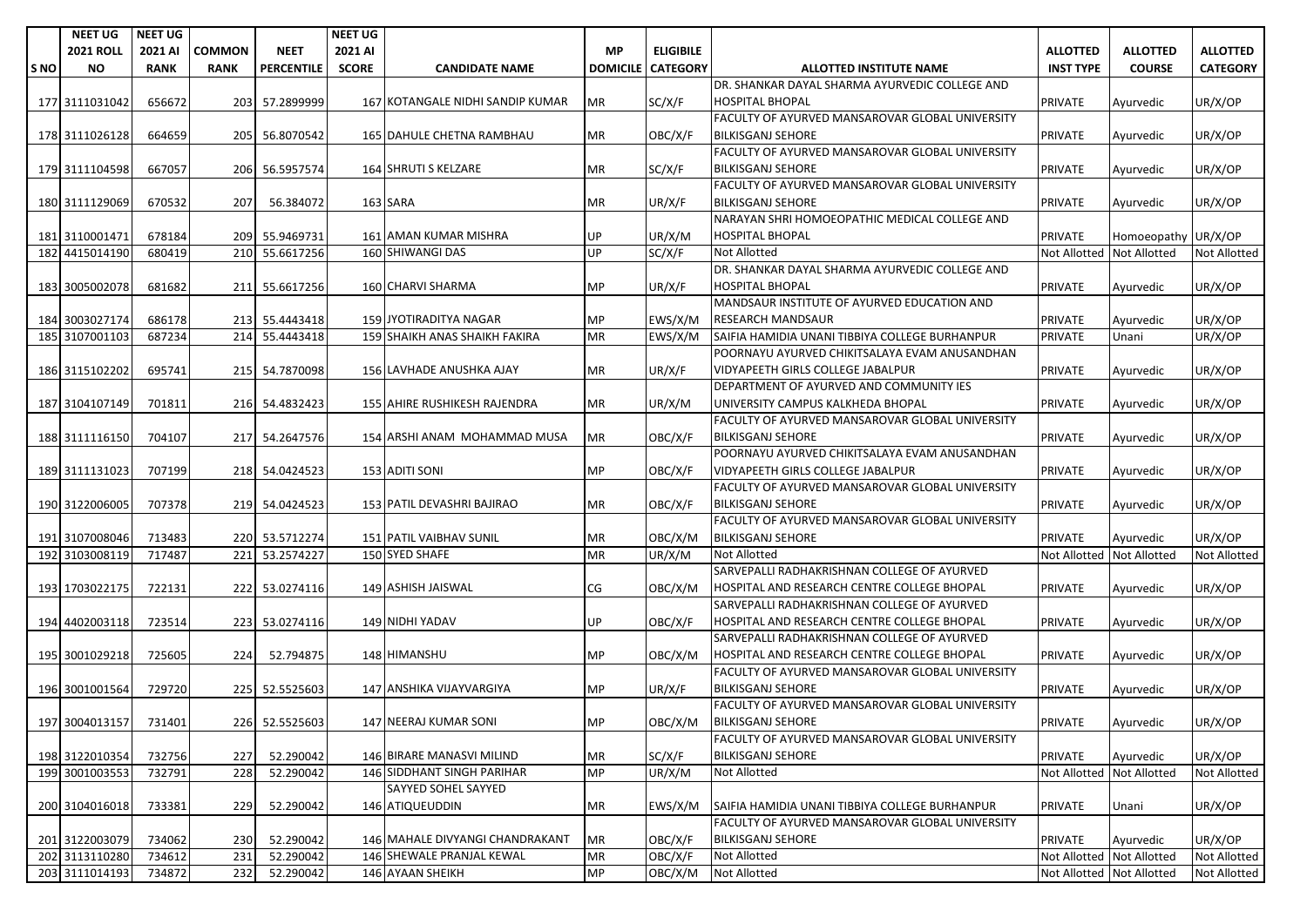|       | <b>NEET UG</b>   | <b>NEET UG</b> |               |                   | <b>NEET UG</b> |                                 |           |                          |                                                        |                           |                     |                     |
|-------|------------------|----------------|---------------|-------------------|----------------|---------------------------------|-----------|--------------------------|--------------------------------------------------------|---------------------------|---------------------|---------------------|
|       | <b>2021 ROLL</b> | 2021 AI        | <b>COMMON</b> | <b>NEET</b>       | 2021 AI        |                                 | <b>MP</b> | <b>ELIGIBILE</b>         |                                                        | <b>ALLOTTED</b>           | <b>ALLOTTED</b>     | <b>ALLOTTED</b>     |
| ls NO | <b>NO</b>        | <b>RANK</b>    | <b>RANK</b>   | <b>PERCENTILE</b> | <b>SCORE</b>   | <b>CANDIDATE NAME</b>           |           | <b>DOMICILE CATEGORY</b> | <b>ALLOTTED INSTITUTE NAME</b>                         | <b>INST TYPE</b>          | <b>COURSE</b>       | <b>CATEGORY</b>     |
|       |                  |                |               |                   |                |                                 |           |                          | <b>FACULTY OF AYURVED MANSAROVAR GLOBAL UNIVERSITY</b> |                           |                     |                     |
|       | 204 3107002323   | 742256         | 233           | 51.720065         |                | 144 KUMAVAT PALLAVI SUBHASH     | МR        | OBC/X/F                  | <b>BILKISGANJ SEHORE</b>                               | <b>PRIVATE</b>            | Ayurvedic           | UR/X/OP             |
|       |                  |                |               |                   |                |                                 |           |                          | FACULTY OF AYURVED MANSAROVAR GLOBAL UNIVERSITY        |                           |                     |                     |
|       | 205 3111030090   | 759908         |               | 235 50.5918319    |                | 140 KSHITIJA SHRIDHAR SHIRALE   | МR        | SC/X/F                   | <b>BILKISGANJ SEHORE</b>                               | <b>PRIVATE</b>            | Ayurvedic           | UR/X/OP             |
|       |                  |                |               |                   |                |                                 |           |                          | VASUNDHRA RAJE HOMEOPATHIC MEDICAL COLLEGE AND         |                           |                     |                     |
|       | 206 4408025081   | 763734         |               | 236 50.3363719    |                | 139 KM NIHARIKA PANDEY          | UP        | UR/X/F                   | <b>HOSPITAL GWALIOR</b>                                | <b>PRIVATE</b>            | Homoeopathy UR/X/OP |                     |
|       |                  |                |               |                   |                |                                 |           |                          | VIJYASHREE AYURVEDIC MEDICAL COLLEGE AND HOSPITAL      |                           |                     |                     |
|       | 207 3004030403   | 766083         |               | 237 50.3363719    |                | 139 SAPAN KUMAR JAIN            | <b>MP</b> | UR/X/M                   | <b>JABALPUR</b>                                        | <b>PRIVATE</b>            | Ayurvedic           | UR/X/OP             |
|       |                  |                |               |                   |                |                                 |           |                          | MANDSAUR INSTITUTE OF AYURVED EDUCATION AND            |                           |                     |                     |
|       | 208 3004001269   | 768177         |               | 238 50.0812356    |                | <b>138 AASTHA CHOUBEY</b>       | <b>MP</b> |                          | <b>RESEARCH MANDSAUR</b>                               | <b>PRIVATE</b>            |                     |                     |
|       |                  |                |               |                   |                |                                 |           | UR/X/F                   | HAKEEM ABDUL HAMEED UNANI MEDICAL COLLEGE AND          |                           | Ayurvedic           | UR/X/OP             |
|       |                  |                |               |                   |                |                                 |           |                          |                                                        |                           |                     |                     |
|       | 209 4405104265   | 782082         |               | 239 49.1655297    |                | 135 SAAD AHMAD                  | UP        | OBC/X/M                  | <b>HOSPITAL DEWAS</b>                                  | <b>PRIVATE</b>            | Unani               | UR/X/OP             |
|       | 210 3122006080   | 783761         | 240           | 49.1655297        |                | 135 SHIRSATH VRUSHABH KALYAN    | <b>MR</b> | OBC/X/M                  | <b>Not Allotted</b>                                    | Not Allotted              | <b>Not Allotted</b> | <b>Not Allotted</b> |
|       |                  |                |               |                   |                |                                 |           |                          | VIJYASHREE AYURVEDIC MEDICAL COLLEGE AND HOSPITAL      |                           |                     |                     |
|       | 211 3102008207   | 785289         | 241           | 48.9035941        |                | 134 DAMARE SAKSHA HARISHCHANDRA | MR        | SC/X/M                   | <b>JABALPUR</b>                                        | <b>PRIVATE</b>            | Ayurvedic           | UR/X/OP             |
|       |                  |                |               |                   |                |                                 |           |                          | RAM KRISHNA COLLEGE OF AYURVEDA AND MEDICAL            |                           |                     |                     |
|       | 212 3004006084   | 787486         |               | 242 48.9035941    |                | 134 PANKAJ NAGA MEHRA           | MP        | SC/X/M                   | <b>SCIENCES BHOPAL</b>                                 | <b>PRIVATE</b>            | Ayurvedic           | UR/X/OP             |
|       |                  |                |               |                   |                | MOHAMMAD SAMEER ABDUL           |           |                          |                                                        |                           |                     |                     |
|       | 213 3103015074   | 793648         |               | 243 48.3610735    |                | 132 SALEEM                      | МR        | OBC/X/M                  | <b>Not Allotted</b>                                    | Not Allotted Not Allotted |                     | <b>Not Allotted</b> |
|       |                  |                |               |                   |                |                                 |           |                          | DR. SHANKAR DAYAL SHARMA AYURVEDIC COLLEGE AND         |                           |                     |                     |
|       | 214 3001021315   | 808015         |               | 244 47.6597078    |                | 130 PRAMOD BANKAR               | MP        | OBC/X/M                  | <b>HOSPITAL BHOPAL</b>                                 | <b>PRIVATE</b>            | Ayurvedic           | UR/X/OP             |
|       |                  |                |               |                   |                |                                 |           |                          | DR. SHANKAR DAYAL SHARMA AYURVEDIC COLLEGE AND         |                           |                     |                     |
|       | 215 3107006072   | 813039         | 245           | 47.099509         |                | 128 PIMPALSE KUNAL RAJENDRA     | MR.       | ST/X/M                   | <b>HOSPITAL BHOPAL</b>                                 | <b>PRIVATE</b>            | Ayurvedic           | UR/X/OP             |
|       |                  |                |               |                   |                |                                 |           |                          | MAHATMA GANDHI HOMOEOPATHIC MEDICAL COLLEGE            |                           |                     |                     |
|       | 216 4411126217   | 828383         |               | 246 46.0751434    |                | 125 PRIYA KUMARI                | BR        | OBC/X/F                  | AND HOSPITAL JABALPUR                                  | <b>PRIVATE</b>            | Homoeopathy UR/X/OP |                     |
|       | 217 3115023239   | 830602         | 247           | 46.0751434        |                | 125 PANSARE ABHIJIT HANUMANT    | <b>MR</b> | OBC/X/M                  | <b>Not Allotted</b>                                    | <b>Not Allotted</b>       | <b>Not Allotted</b> | <b>Not Allotted</b> |
|       | 218 3111015006   | 843194         | 249           | 45.199003         |                | 122 NAMITA SUDHAKARRAO SHAHANE  | <b>MR</b> | OBC/X/F                  | <b>Not Allotted</b>                                    | Not Allotted              | <b>Not Allotted</b> | <b>Not Allotted</b> |
|       |                  |                |               |                   |                |                                 |           |                          | RAM KRISHNA COLLEGE OF HOMOEOPATHY AND MEDICAL         |                           |                     |                     |
|       | 219 3905121193   | 855114         |               | 250 44.4102176    |                | 120 PRIYANKA PAL                | UP        | OBC/X/F                  | <b>SCIENCES BHOPAL</b>                                 | <b>PRIVATE</b>            | Homoeopathy UR/X/OP |                     |
|       |                  |                |               |                   |                |                                 |           |                          | DR. SHANKAR DAYAL SHARMA AYURVEDIC COLLEGE AND         |                           |                     |                     |
|       | 220 3111120185   | 856094         |               | 251 44.4102176    |                | 120 DISHA NITIN SAYANKAR        | МR        | OBC/X/F                  | <b>HOSPITAL BHOPAL</b>                                 | <b>PRIVATE</b>            | Ayurvedic           | UR/X/OP             |
|       |                  |                |               |                   |                |                                 |           |                          | MAHATMA GANDHI HOMOEOPATHIC MEDICAL COLLEGE            |                           |                     |                     |
|       | 221 4415017005   | 856949         |               | 252 44.4102176    |                | 120 AKHAND PRATAP SINGH         | UP        | OBC/X/M                  | AND HOSPITAL JABALPUR                                  | <b>PRIVATE</b>            | Homoeopathy UR/X/OP |                     |
|       | 222 4407010565   | 859258         |               | 253 44.1072919    |                | 119 ANANYA SINGH                | UP        | OBC/X/F                  | ANUSHREE HOMOEOPATHIC MEDICAL COLLEGE JABALPUR         | <b>PRIVATE</b>            | Homoeopathy UR/X/OP |                     |
|       |                  |                |               |                   |                |                                 |           |                          | VASUNDHRA RAJE HOMEOPATHIC MEDICAL COLLEGE AND         |                           |                     |                     |
|       | 223 4408025421   |                |               | 254 44.1072919    |                |                                 |           |                          | <b>HOSPITAL GWALIOR</b>                                |                           |                     |                     |
|       |                  | 859264         |               |                   |                | 119 SHIVAM VERMA                | UP.       | OBC/X/M                  |                                                        | <b>PRIVATE</b>            | Homoeopathy UR/X/OP |                     |
|       | 224 4408023454   | 871435         | 255           | 43.4943821        |                | 117 UDIT NARAYAN                | UP.       | OBC/X/M                  | ANUSHREE HOMOEOPATHIC MEDICAL COLLEGE JABALPUR         | <b>PRIVATE</b>            | Homoeopathy UR/X/OP |                     |
|       |                  |                |               |                   |                |                                 |           |                          | HAHNEMANN HOMOEOPATHIC MEDICAL COLLEGE AND             |                           |                     |                     |
|       | 225 3001027176   | 872131         |               | 256 43.4943821    |                | 117 KHUSHBU SAHU                | <b>MP</b> | OBC/X/F                  | <b>HOSPITAL BHOPAL</b>                                 | PRIVATE                   | Homoeopathy UR/X/OP |                     |
|       |                  |                |               |                   |                |                                 |           |                          | RAM KRISHNA COLLEGE OF HOMOEOPATHY AND MEDICAL         |                           |                     |                     |
|       | 226 4407017191   | 877975         |               | 257 42.6355962    |                | 115 SAMEER AHAMAD QURAISHI      | UP        | OBC/X/M                  | <b>SCIENCES BHOPAL</b>                                 | <b>PRIVATE</b>            | Homoeopathy UR/X/OP |                     |
|       | 227 4411117347   | 880549         |               | 258 42.6355962    |                | 115 SURAJ SINGH                 | <b>UP</b> | SC/X/M                   | ANUSHREE HOMOEOPATHIC MEDICAL COLLEGE JABALPUR         | <b>PRIVATE</b>            | Homoeopathy UR/X/OP |                     |
|       |                  |                |               |                   |                |                                 |           |                          | DEPARTMENT OF AYURVED AND COMMUNITY IES                |                           |                     |                     |
|       | 228 3001016193   | 884837         |               | 259 42.6355962    |                | 115 JITENDRA KUMAR              | MP        | SC/X/M                   | UNIVERSITY CAMPUS KALKHEDA BHOPAL                      | <b>PRIVATE</b>            | Ayurvedic           | UR/X/OP             |
|       |                  |                |               |                   |                |                                 |           |                          | MAHATMA GANDHI HOMOEOPATHIC MEDICAL COLLEGE            |                           |                     |                     |
|       | 229 4415010104   | 885191         |               | 260 42.6355962    |                | 115 DHANANJAI KUMAR SINGH       | UP        | OBC/X/M                  | AND HOSPITAL JABALPUR                                  | <b>PRIVATE</b>            | Homoeopathy UR/X/OP |                     |
|       |                  |                |               |                   |                |                                 |           |                          | RKDF HOMOEOPATHIC MEDICAL COLLEGE HOSPITAL AND         |                           |                     |                     |
|       | 230 3102003557   | 893828         |               | 261 42.0050082    |                | 113 MANKAR KOMAL VIJAY          | MR        | OBC/X/F                  | RESEARCH CENTER BHOPAL                                 | <b>PRIVATE</b>            | Homoeopathy UR/X/OP |                     |